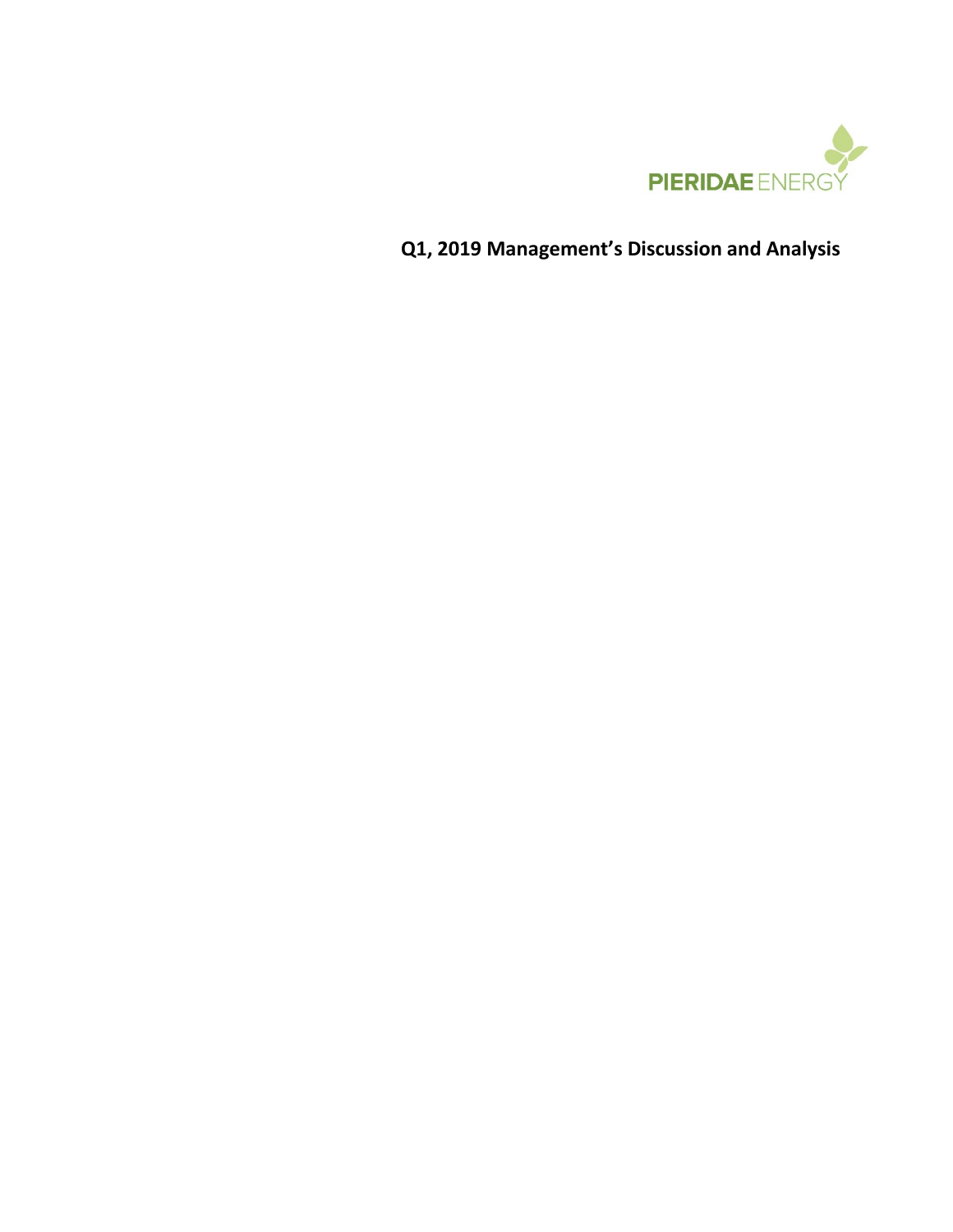# Management's Discussion and Analysis

This Management's Discussion and Analysis ("MD&A") provides a review by management of the financial position and consolidated results of Pieridae Energy Limited ("Pieridae", "we", "our" or the "Company") for the three months ended March 31, 2019, as well as information about our future prospects. This MD&A has been prepared as of May 29, 2019 and should be read in conjunction with the Company's condensed consolidated interim unaudited financial statements for the three months ended March 31, 2019, its audited consolidated financial statements and the accompanying notes for the years ended December 31, 2018 and 2017, and the Annual Information Form for the year ended December 31, 2018. Continuous disclosure materials are available on the Company's website, [www.pieridaeenergy.com,](http://www.pieridaeenergy.com/) or on SEDAR[, www.sedar.com.](http://www.sedar.com/) The reporting currency is the Canadian dollar. All amounts are presented in Canadian dollars unless otherwise stated.

In this MD&A, barrel of oil equivalent ("boe") amounts have been calculated using a conversion rate of six thousand cubic feet of natural gas to one barrel of oil, which represents an energy equivalency conversion method applicable at the burner tip and does not represent a value equivalency at the wellhead. While it is useful for comparative measures, it may not accurately reflect individual product values and may be misleading if used in isolation.

This MD&A contains forward-looking information and statements along with certain measures which do not have any standardized meaning prescribed by Canadian Generally Accepted Accounting Principles ("GAAP"). The terms "operating netback", "operating income", "net operating expenses", and "project expenditures" do not have any standardized meaning as prescribed by GAAP and therefore may not be comparable to similar measures presented by other companies where similar terminology is used. We refer you to advisory on forward-looking information and statements and a summary of our non-GAAP measures at the end of the MD&A.

## **Contents**

| <b>Cautionary Note Regarding Forward-Looking Information</b> | З  |
|--------------------------------------------------------------|----|
| <b>Special Note Regarding Non-IFRS Financial Measures</b>    | 4  |
| <b>Special Note Regarding Production and Reserves</b>        | 4  |
| <b>Consolidated Performance Highlights</b>                   | 5  |
| <b>Operational Update</b>                                    | 5  |
| Background                                                   | 5  |
| First Quarter Operational Highlights                         | 5  |
| <b>Business Environment</b>                                  | 6  |
| <b>Financial Results</b>                                     | 7  |
| <b>Consolidated Financial Highlights</b>                     | 7  |
| <b>Operating expenses</b>                                    | 8  |
| Administrative expenses                                      | 8  |
| <b>Transportation Expenses</b>                               | 8  |
| Depletion and depreciation                                   | 8  |
| <b>Impairment</b>                                            | 9  |
| Share-based compensation                                     | 9  |
| Financial income and expenses                                | 9  |
| Segmented Information                                        | 10 |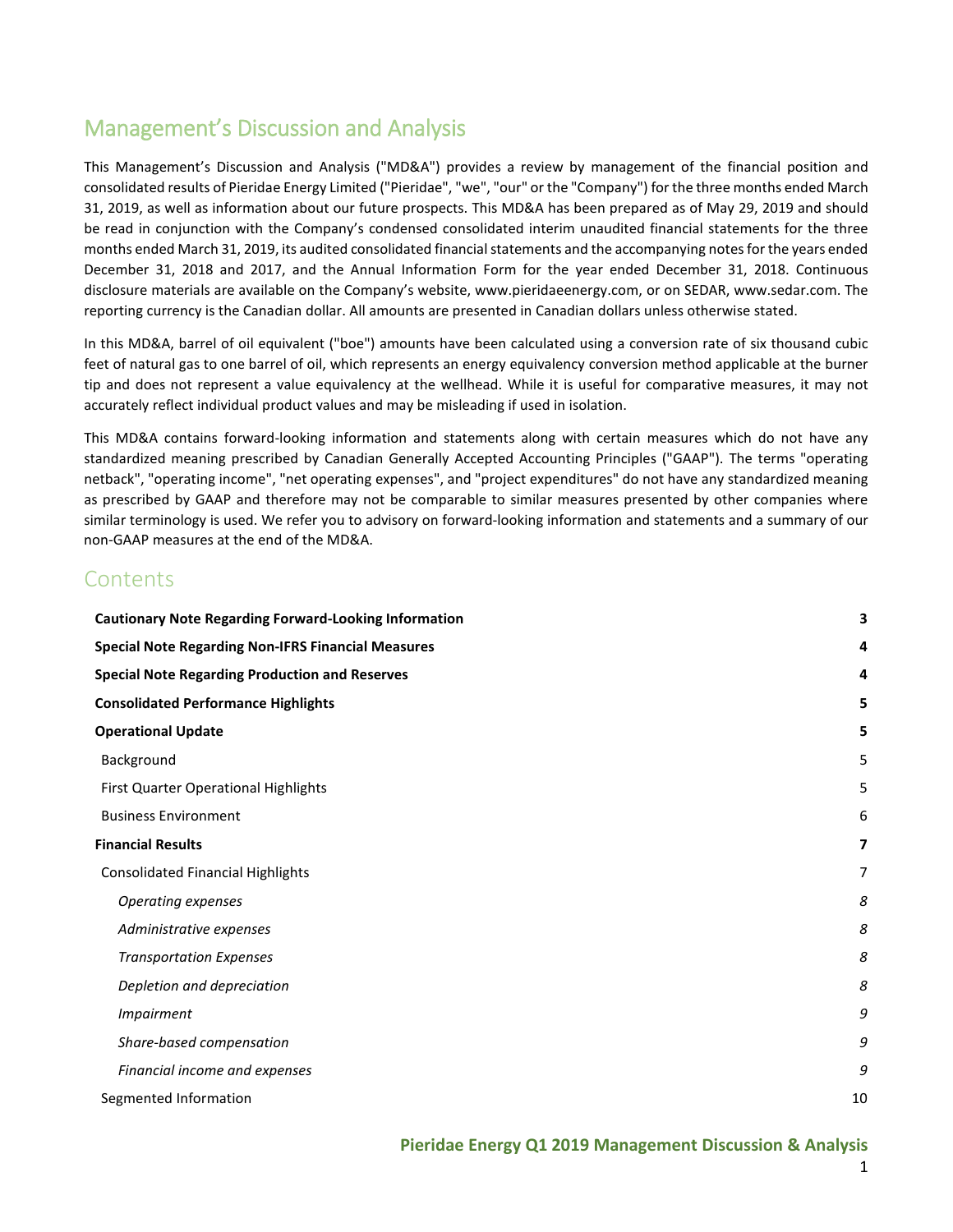| <b>Upstream Segment</b>                                       | 10 |
|---------------------------------------------------------------|----|
| <b>LNG Segment</b>                                            | 13 |
| Summary of quarterly results                                  | 13 |
| Project Investment                                            | 14 |
| <b>Capital Resources and Liquidity</b>                        | 14 |
| Net Working Capital                                           | 14 |
| Sources and Uses of Cash Flows                                | 14 |
| Capital resources                                             | 15 |
| Cash and cash equivalents                                     | 15 |
| Loans and term debt                                           | 15 |
| <b>Share Capital</b>                                          | 15 |
| <b>Commitments and Contingencies</b>                          | 15 |
| Off Balance Sheet Transactions                                | 16 |
| <b>Critical Accounting Policies, Estimates and Judgements</b> | 16 |
| Changes in accounting policies                                | 16 |
| <b>Control Environment</b>                                    | 17 |
| <b>Outlook and Guidance</b>                                   | 17 |
| <b>Non-IFRS Measures</b>                                      | 18 |
| Net Operating Expense and Operating Netback                   | 18 |
| <b>Net Operating Expenses</b>                                 | 18 |
| <b>Operating Income &amp; Operating Netbacks</b>              | 18 |
| Project investment                                            | 18 |
| Goldboro spending                                             | 19 |
| Net Working Capital                                           | 19 |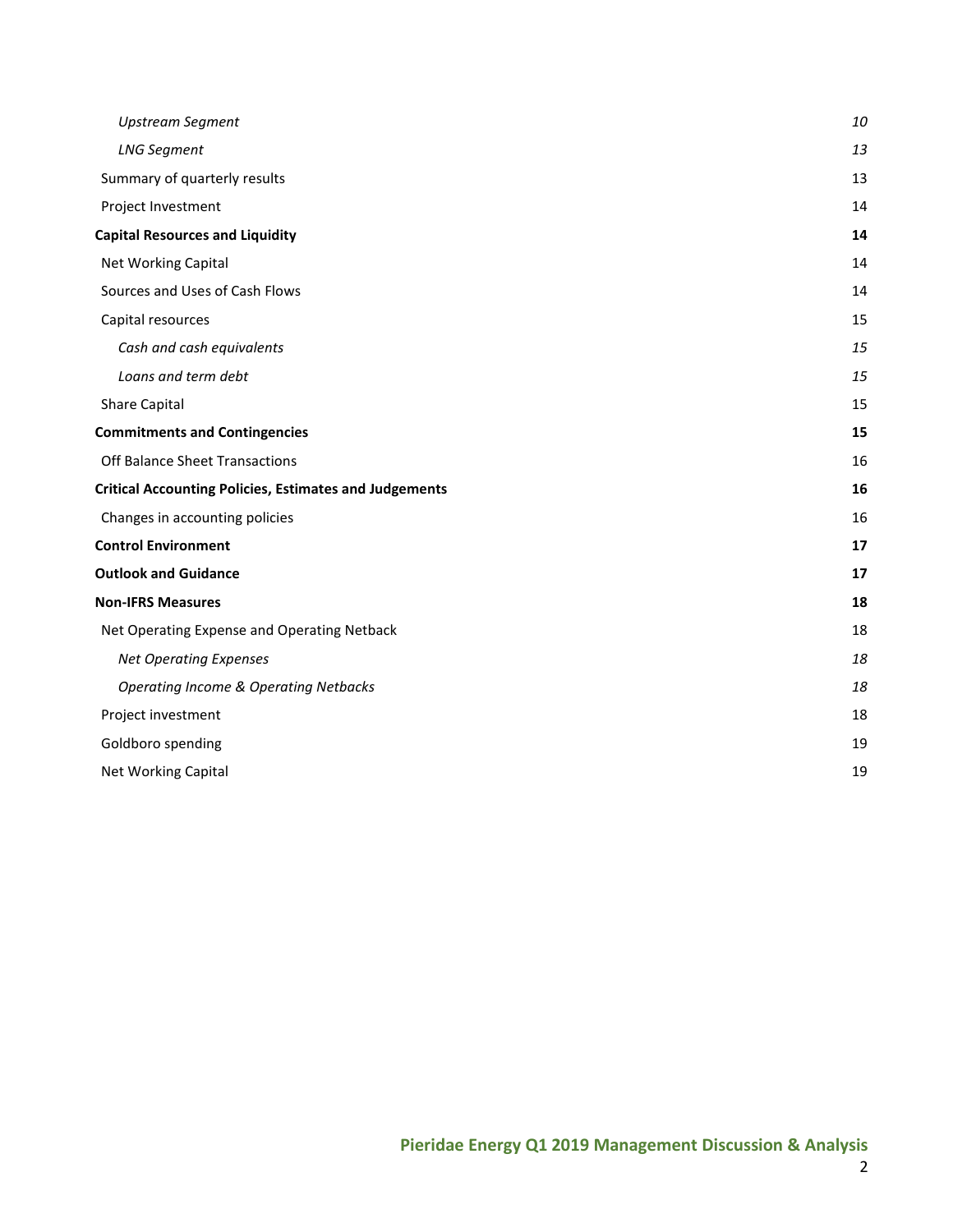# <span id="page-3-0"></span>Cautionary Note Regarding Forward-Looking Information

Certain of the statements contained herein including, without limitation, management plans and assessments of future plans and operations, Pieridae's expected 2019 capital budget, Pieridae's future business plan and strategy, Pieridae's criteria for evaluating acquisitions and other opportunities, Pieridae's intentions with respect to future acquisitions and other opportunities, plans and timing for development of undeveloped and probable resources, timing of when the Company may be taxable, estimated abandonment and reclamation costs, plans regarding hedging, wells to be drilled, the weighting of commodity expenses, expected production and performance of oil and natural gas properties, results and timing of projects, access to adequate pipeline capacity and third-party infrastructure, growth expectations, supply and demand for oil, natural gas liquids, and natural gas, industry conditions, government regulations and regimes, and capital expenditures and the nature of capital expenditures and the timing and method of financing thereof, may constitute "forward-looking statements" or "forward-looking information" within the meaning of Applicable Securities Laws (as defined herein) (collectively "forwardlooking statements"). Words such as "may", "will", "should", "could", "anticipate", "believe", "expect", "intend", "plan", "potential", "continue", "shall", "estimate", "expect", "propose", "might", "project", "predict", "forecast" and similar expressions may be used to identify these forward-looking statements. These statements reflect management's current beliefs and are based on information currently available to management.

Forward-looking statements involve significant risk and uncertainties. A number of factors could cause actual results to differ materially from the results discussed in the forward-looking statements including, but not limited to, risks associated with oil and gas exploration, development, exploitation, production, marketing and transportation, loss of markets, volatility of commodity prices, currency fluctuations, imprecision of resources estimates, environmental risks, competition from other producers, incorrect assessment of the value of acquisitions, failure to realize the anticipated benefits of acquisitions, delays resulting from or inability to obtain required regulatory approvals and ability to access sufficient capital from internal and external sources and the risk factors outlined under "Risk Factors" and elsewhere herein. The recovery and resources estimate of Pieridae's reserves provided herein are estimates only and there is no guarantee that the estimated resources will be recovered. As a consequence, actual results may differ materially from those anticipated in the forward-looking statements.

Forward-looking statements are based on a number of factors and assumptions which have been used to develop such forward-looking statements, but which may prove to be incorrect. Although Pieridae believes that the expectations reflected in such forward-looking statements are reasonable, undue reliance should not be placed on forward-looking statements because Pieridae can give no assurance that such expectations will prove to be correct. In addition to other factors and assumptions which may be identified in this document, assumptions have been made regarding, among other things: the impact of increasing competition; the general stability of the economic and political environment in which Pieridae operates; the timely receipt of any required regulatory approvals; the ability of Pieridae to obtain qualified staff, equipment and services in a timely and cost efficient manner; the ability of the operator of the projects which Pieridae has an interest in, to operate the field in a safe, efficient and effective manner; the ability of Pieridae to obtain financing on acceptable terms; the ability to replace and expand oil and natural gas resources through acquisition, development and exploration; the timing and costs of pipeline, storage and facility construction and expansion and the ability of Pieridae to secure adequate product transportation; future oil and natural gas prices; currency, exchange and interest rates; the regulatory framework regarding royalties, taxes and environmental matters in the jurisdictions in which Pieridae operates; timing and amount of capital expenditures, future sources of funding, production levels, weather conditions, success of exploration and development activities, access to gathering, processing and pipeline systems, advancing technologies, and the ability of Pieridae to successfully market its oil and natural gas products.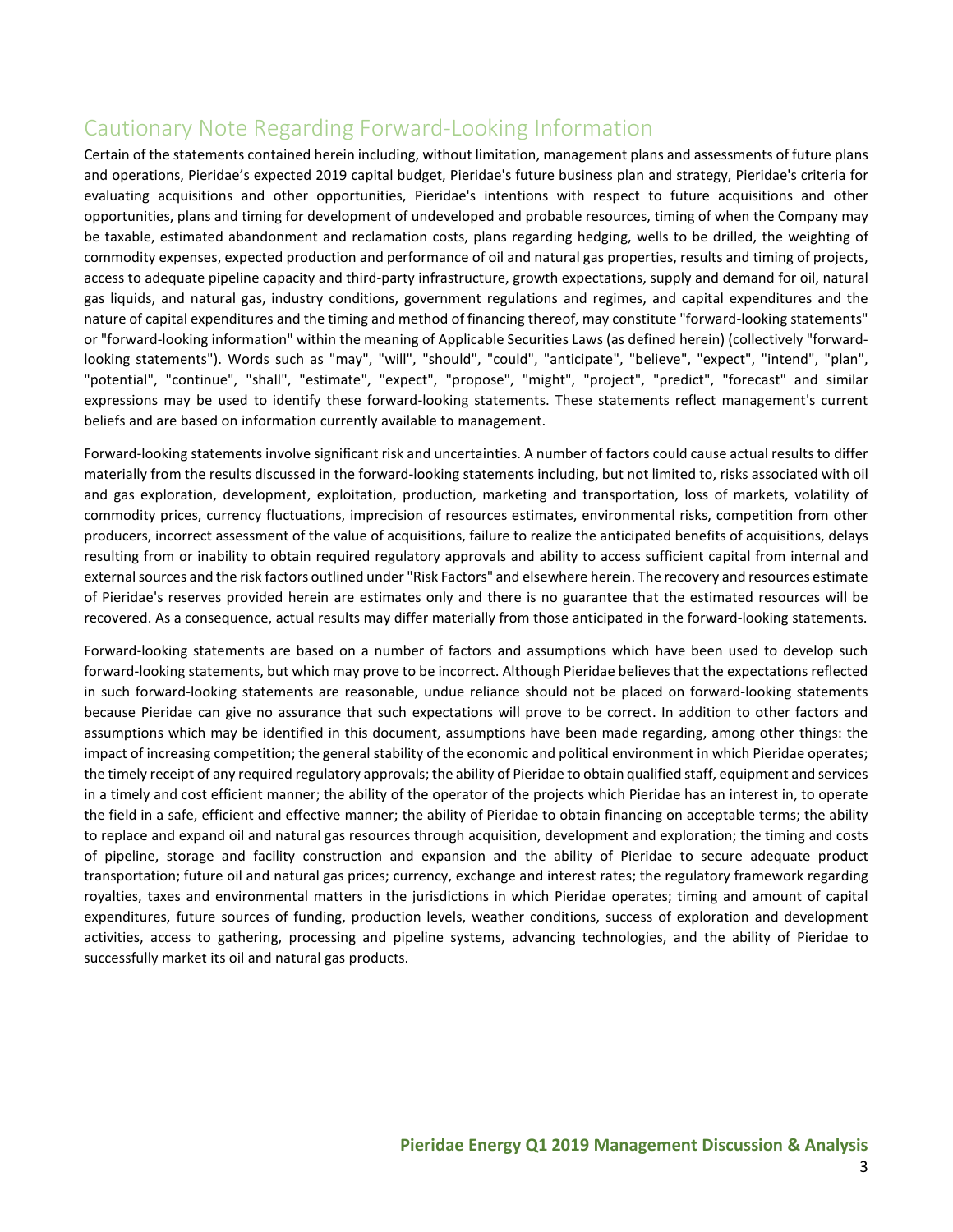Readers are cautioned that the foregoing list of factors is not exhaustive. Additional information on these and other factors that could affect Pieridae's operations and financial results are included in reports on file with Canadian securities regulatory authorities and may be accessed through the SEDAR website (www.sedar.com), and at Pieridae's website (www.pieridaeenergy.com). Although the forward-looking statements contained herein are based upon what management believes to be reasonable assumptions, management cannot assure that actual results will be consistent with these forwardlooking statements. Investors should not place undue reliance on forward-looking statements. These forward-looking statements are made as of the date hereof and Pieridae assumes no obligation to update or review them to reflect new events or circumstances except as required by Applicable Securities Laws.

Forward-looking statements contained herein concerning the oil and gas industry and Pieridae's general expectations concerning this industry are based on estimates prepared by management using data from publicly available industry sources as well as from reserve reports, market research and industry analysis and on assumptions based on data and knowledge of this industry which Pieridae believes to be reasonable. However, this data is inherently imprecise, although generally indicative of relative market positions, market shares and performance characteristics. While Pieridae is not aware of any misstatements regarding any industry data presented herein, the industry involves risks and uncertainties and is subject to change based on various factors.

## <span id="page-4-0"></span>Special Note Regarding Non-IFRS Financial Measures

This MD&A includes references to financial measures such as project expenditures and net working capital, that the Company believes is important to the understanding of the business activities. These financial measures are not defined by International Financial Reporting Standards ("IFRS") and therefore are referred to as non-IFRS measures. The non-IFRS measures used by the Company may not be comparable to similar measures presented by other companies. The Company uses these non-IFRS measures to evaluate its performance. The non-IFRS measures should not be considered an alternative to or more meaningful than measures determined in accordance with IFRS, as an indication of the Company's performance. The non-IFRS measures are reconciled to their closest IFRS measure on page 18 of this MD&A.

## <span id="page-4-1"></span>Special Note Regarding Production and Reserves

Reference is made to crude oil and natural gas in common units called barrel of oil equivalent ("BOE"). A BOE is derived by converting six thousand cubic feet ("Mcf") of natural gas to one barrel ("bbl") of crude oil (6 Mcf:1 bbl). This conversion may be misleading, particularly if used in isolation, since the 6 Mcf:1 bbl ratio is based on an energy equivalency conversion method primarily applicable at the burner tip and does not represent a value equivalency at the wellhead. In comparing the value ratio using current crude oil prices relative to natural gas prices, the 6 Mcf:1 bbl conversion ratio may be misleading as an indication of value.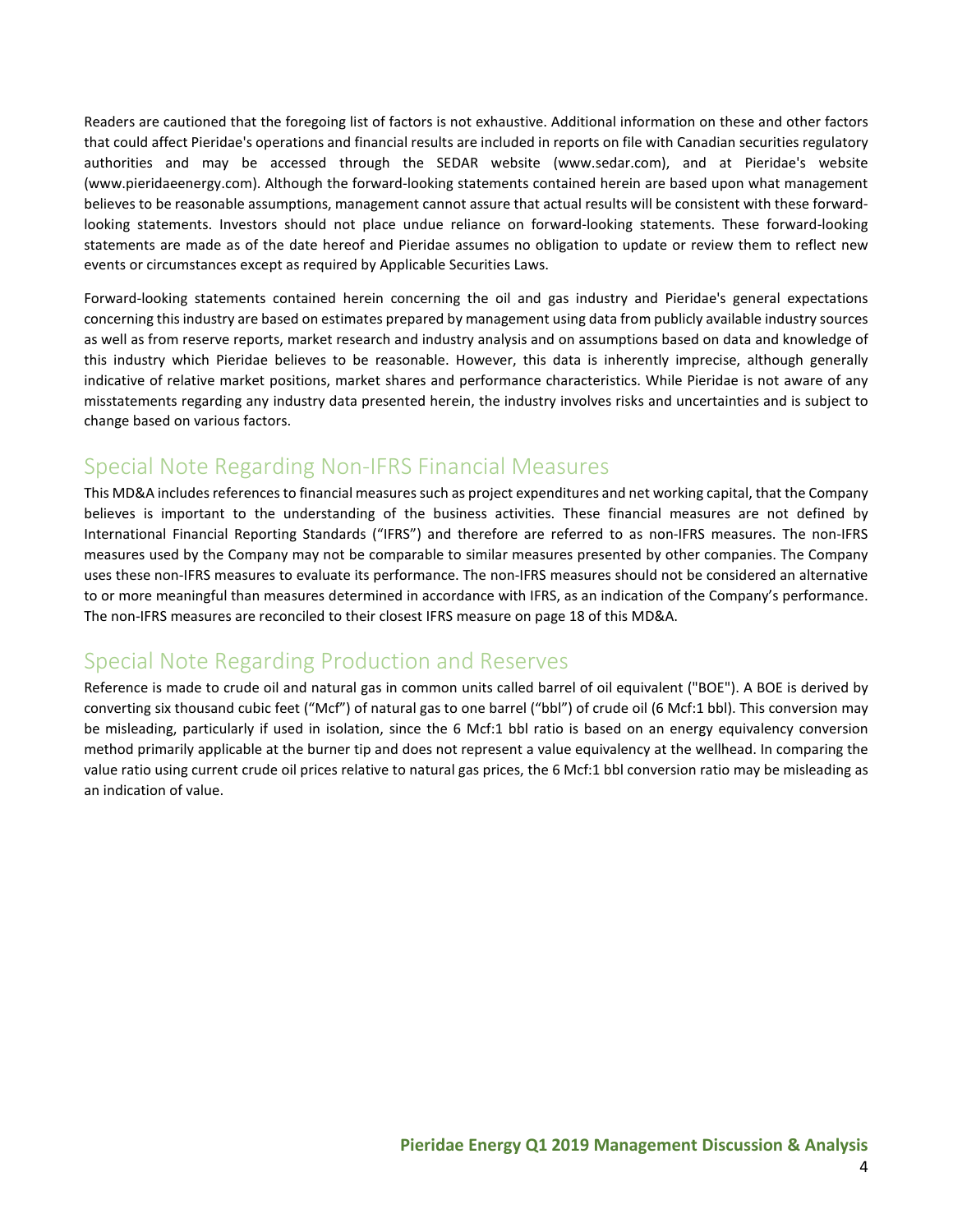# <span id="page-5-0"></span>Consolidated Performance Highlights

|                                                          | For the three months ended |                |    |                |
|----------------------------------------------------------|----------------------------|----------------|----|----------------|
| (\$000s, except where otherwise stated)                  |                            | March 31, 2019 |    | March 31, 2018 |
| Revenue (net of royalties)                               | \$                         | 22,982         | \$ | 16             |
| Net loss                                                 | \$                         | 12,996         | \$ | 2,959          |
| Net loss per common share - basic and diluted (\$/share) | \$                         | (0.17)         | \$ | (0.06)         |
| Cash flow from operating activities                      | \$                         | (17,084)       | \$ | (2, 148)       |
| Project expenditures <sup>(1)</sup>                      | \$                         | 1,061          | \$ | 1,132          |
| Net working capital deficit <sup>(1)</sup>               | \$                         | (66, 192)      |    | (84,061)       |
| Shareholder's equity                                     | \$                         | 98,340         | S  | 57,746         |
|                                                          |                            |                |    |                |
| Operating                                                |                            |                |    |                |
| Daily production                                         |                            |                |    |                |
| Crude Oil and NGLs (bbl/d)                               |                            | 200            |    |                |
| Natural gas (Mcf/d)                                      |                            | 102,221        |    |                |
| Barrels of oil equivalent (boe/d) $(2)$                  |                            | 17,236         |    |                |

(1) Non-IFRS measure. See page 18 in this MD&A.

(2) Excludes sulphur production. This was supplemented by an additional 20,172 tonnes of sulphur.

Pieridae's financial results for the first quarter of 2019 reflect the fact the Company has evolved into an upstream exploration and production company, as well as a development company focused on the construction of its proposed LNG facility. The Company' operations are now dominated by the assets and activities associated with its acquisition of Ikkuma in late 2018. Management hopes to leverage off of these assets, and grow its upstream business, as it looks to fulfill its goal of becoming a fully integrated LNG company.

# <span id="page-5-1"></span>Operational Update

## <span id="page-5-2"></span>**Background**

Pieridae is a publicly traded, Canadian based Company engaged in the development of a fully integrated liquefied natural gas ("LNG") project to be built in Goldboro, Nova Scotia. See the Company's December 31, 2018 Annual Report for detailed information regarding the Goldboro LNG Facility.

On December 20, 2018, Pieridae completed a plan of arrangement whereby the Company acquired, directly and indirectly, all of the issued and outstanding common shares of Ikkuma Resources Corp. ("Ikkuma"), a publicly traded company engaged in the development and production of petroleum and natural gas resources located in the foothills of Alberta and British Columbia. By virtue of this acquisition, Pieridae also became an upstream petroleum and natural gas producer and took a large step towards meeting the supply requirements for Train 1 of the Goldboro facility. For information on all of the Company's upstream assets see the December 31, 2018 Annual Report.

The common shares of Pieridae trade on the Toronto Venture Exchange ("TSX") under the symbol PEA.V.

## <span id="page-5-3"></span>First Quarter Operational Highlights

Q1 2019 was the first quarter in which Pieridae recognized three full months of activity of its wholly owned subsidiary, Ikkuma. This milestone marks Pieridae's evolution to a true upstream energy producer, from a company focused primarily on the development and construction of its proposed LNG facility in Nova Scotia. It also positions Pieridae for further upstream acquisitions as it works to grow its natural gas production to levels sufficient to fill the LNG production trains at its proposed facility.

Production for the first quarter averaged 17,236 boe per day. Production was 99 percent natural gas and 1 percent natural gas liquids ("NGL's"). This production resulted in Pieridae recognizing petroleum and natural gas revenue (net of royalties) of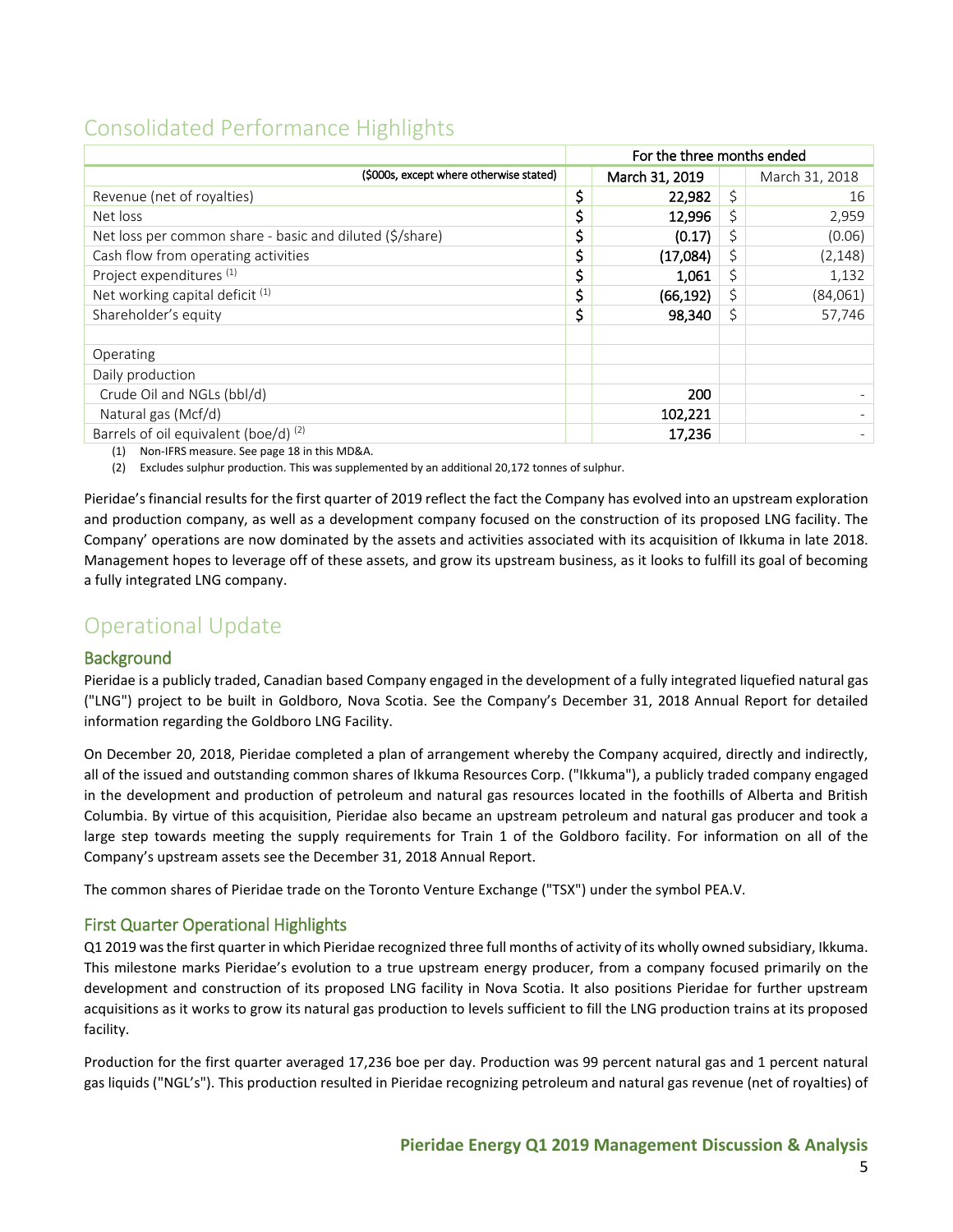\$22.4 million which included sulphur production revenue of \$1.7 million. Pieridae also generated other income, in the form of processing fees, totalling \$1.3 million.

Increased demand for natural gas in the winter months helped Pieridae to realize an average price of \$2.26 per Mcf on natural gas and \$45.61 per bbl on NGL's.

Exploration and development expenditures were minimal in the quarter as the Company focused on working capital management.

In February of 2019, the Nova Scotia Mi'kmaq Benefits Agreement negotiated with the Assembly of Nova Scotia Mi'kmaq Chiefs was ratified. The Benefits Agreement establishes the framework under which the Mi'kmaq of Nova Scotia will benefit economically from the development, construction and operation of the Goldboro LNG project. A Memorandum of Understanding, signed in 2013, originally outlined the relationship between Pieridae and the Mi'kmaq in Nova Scotia and this new Benefits Agreement underscores Pieridae's commitment to ongoing engagement and relationship building with the First Nations communities in Nova Scotia.

On April 1, 2019, the Company announced that it had engaged Kellogg Brown & Root Limited ("KBR") to perform a review of an amended version of the previously prepared front-end engineering and design ("FEED") study for its proposed Goldboro LNG Facility. KBR will also conduct an Open Book Estimate ("OBE") necessary for entering into a lumpsum engineering, procurement and construction ("EPC") contract.

Pieridae expected to make a soft final investment decision ("SFID") during 2019. This SFID would have allowed the Company to start the process of identifying capital partners and funding sources. Milestones for this decision include 1) securing natural gas transportation from Western Canada to Goldboro, 2) obtaining additional support from the German government to support upstream development, and 3) receiving the Permit to Construct from the Nova Scotia government. These milestones have all been met. In addition to these activities, Pieridae continues to negotiate a firm, lump-sum EPC contract for construction of Goldboro. Subsequent to year end, the Company decided to award an engagement to validate the FEED and complete the OBE to EPC contractor KBR. As the original FEED was completed by McDermott CB&I, this change in EPC partner has delayed the declaration of SFID. This declaration is still expected to occur in 2019. Final FID milestones and timing will be determined after the completion of the OBE and finalization of the firm, lump-sum EPC contract.

### <span id="page-6-0"></span>Business Environment

|                                                     |   | For the three months ended |  |                |  |
|-----------------------------------------------------|---|----------------------------|--|----------------|--|
| (3-month average)                                   |   | March 31, 2019             |  | March 31, 2018 |  |
| Dated Brent benchmark price (USD\$/bbl)             |   | 63.34                      |  | 66.99          |  |
| WCS heavy differential from WTI (USD\$/bbl)         |   | 12.38                      |  | 24.27          |  |
| Condensate benchmark price (USD\$/bbl)              |   | 50.49                      |  | 63.12          |  |
| NYMEX benchmark price (USD\$/MMBtu)                 |   | 3.16                       |  | 2.98           |  |
| AECO benchmark price (CAD\$/GJ)                     |   | 1.84                       |  | 1.75           |  |
| NBP UK natural gas benchmark price (USD\$/MMBtu)    |   | 6.64                       |  | 7.11           |  |
| US/Canadian dollar average exchange rate (USD\$)    | ċ | 0.7522                     |  | 0.7905         |  |
| US/Canadian dollar period end exchange rate (USD\$) | c | 0.7483                     |  | 0.7755         |  |

Once the Goldboro facility is operational, substantially all of the Company's production is expected to be sold based on NBP UK natural gas benchmark pricing. International natural gas prices closely correlate to Brent indices. Canadian natural gas pricing is primarily based on Alberta AECO reference pricing, which is derived from the NYMEX reference pricing and adjusted for its basis or location differential to the NYMEX delivery point at Henry Hub. The Company's realized prices can be sensitive to fluctuations in market prices and foreign exchange rates.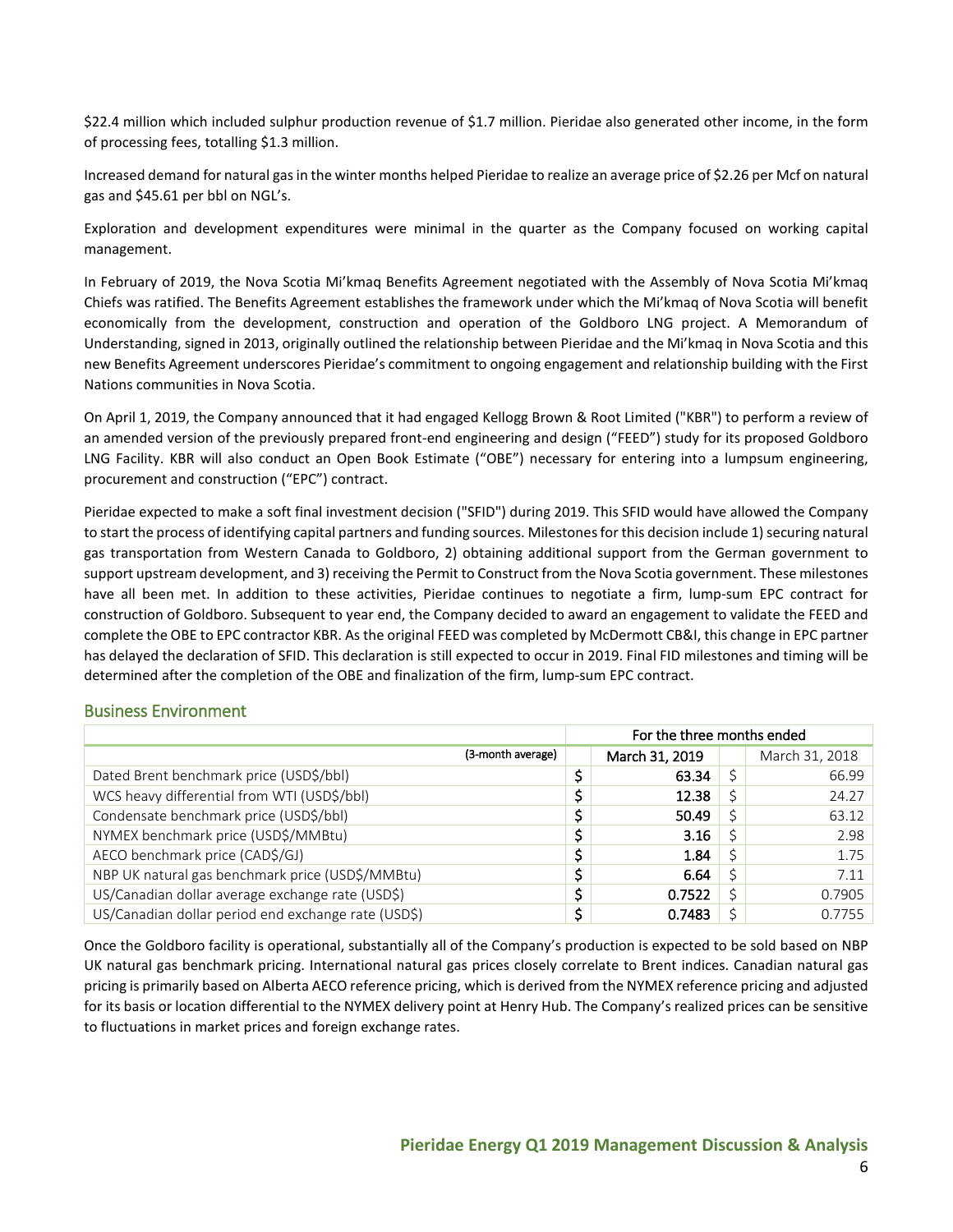# <span id="page-7-0"></span>Financial Results

## <span id="page-7-1"></span>Consolidated Financial Highlights

|                                                          | For the three months ended |                |    |                |
|----------------------------------------------------------|----------------------------|----------------|----|----------------|
| (\$000s, except where otherwise stated)                  |                            | March 31, 2019 |    | March 31, 2018 |
| Revenue (net of royalties)                               |                            | 22,982         | Ś  | 16             |
| Net loss                                                 |                            | 12,996         | Ś  | 2,959          |
| Net loss per common share - basic and diluted (\$/share) | \$                         | (0.17)         | Ś  | (0.06)         |
| Cash flow from operating activities                      |                            | (17,084)       |    | (2, 148)       |
| Capital expenditures                                     | \$                         | 572            |    | 251            |
| Project expenditures <sup>(1)</sup>                      | \$                         | 1,061          | Ś  | 1,132          |
| Net working capital deficit <sup>(1)</sup>               |                            | (66, 192)      | Ś  | (84,061)       |
| Shareholder's equity                                     | \$                         | 98,340         | Ś. | 57,746         |
| Non-IFRS measure. See page 18 in this MD&A.<br>(1)       |                            |                |    |                |

This was the first quarter in which Pieridae recognized operational revenue and expenses with three full months of activity from its wholly owned subsidiary, Ikkuma.

In February the Company completed a private placement of common shares at a price of \$2.00 per share. These efforts resulted in gross proceeds of \$19.1 million. Pieridae used the proceeds of the private placement for general corporate purposes, including further reducing the liabilities assumed in the Ikkuma acquisition.

In Q1 2019 management re-evaluated the Company's prospects in Quebec and compared these to other opportunities available to the Company. Management concluded that renewing some petroleum licenses in Quebec was not in the best interests of the Company. Consequently, only licenses for properties which held the most promise, and likelihood of exploratory success, were renewed. The other licenses were relinquished. This was deemed as an indicator of impairment for the related properties, and an impairment charge of \$7.9 million was recognized.

#### Revenues

|                                                     |         | For the three months ended |                          |  |                |
|-----------------------------------------------------|---------|----------------------------|--------------------------|--|----------------|
|                                                     | (5000s) |                            | March 31, 2019           |  | March 31, 2018 |
| Petroleum and natural gas revenue, net of royalties |         |                            | 22,370                   |  |                |
| Project management                                  |         |                            | $\overline{\phantom{0}}$ |  | 16             |
| Other income                                        |         |                            | 1,268                    |  |                |
| Loss on risk management contracts                   |         |                            | (656)                    |  |                |
| <b>Total</b>                                        |         |                            | 22.982                   |  | 16             |

Petroleum and natural gas revenues for the three months ended March 31, 2019 were \$22.4 million. The Company also earned other income in the form of transportation and processing fees totalling \$1.3 million. This represents third-party natural gas volumes transported through, and processed at, pipelines and facilities in which Pieridae has an ownership interest. There were no comparable revenues in 2018. Project management revenues are management fees invoiced by the Company as a project operator for site restoration work in Quebec.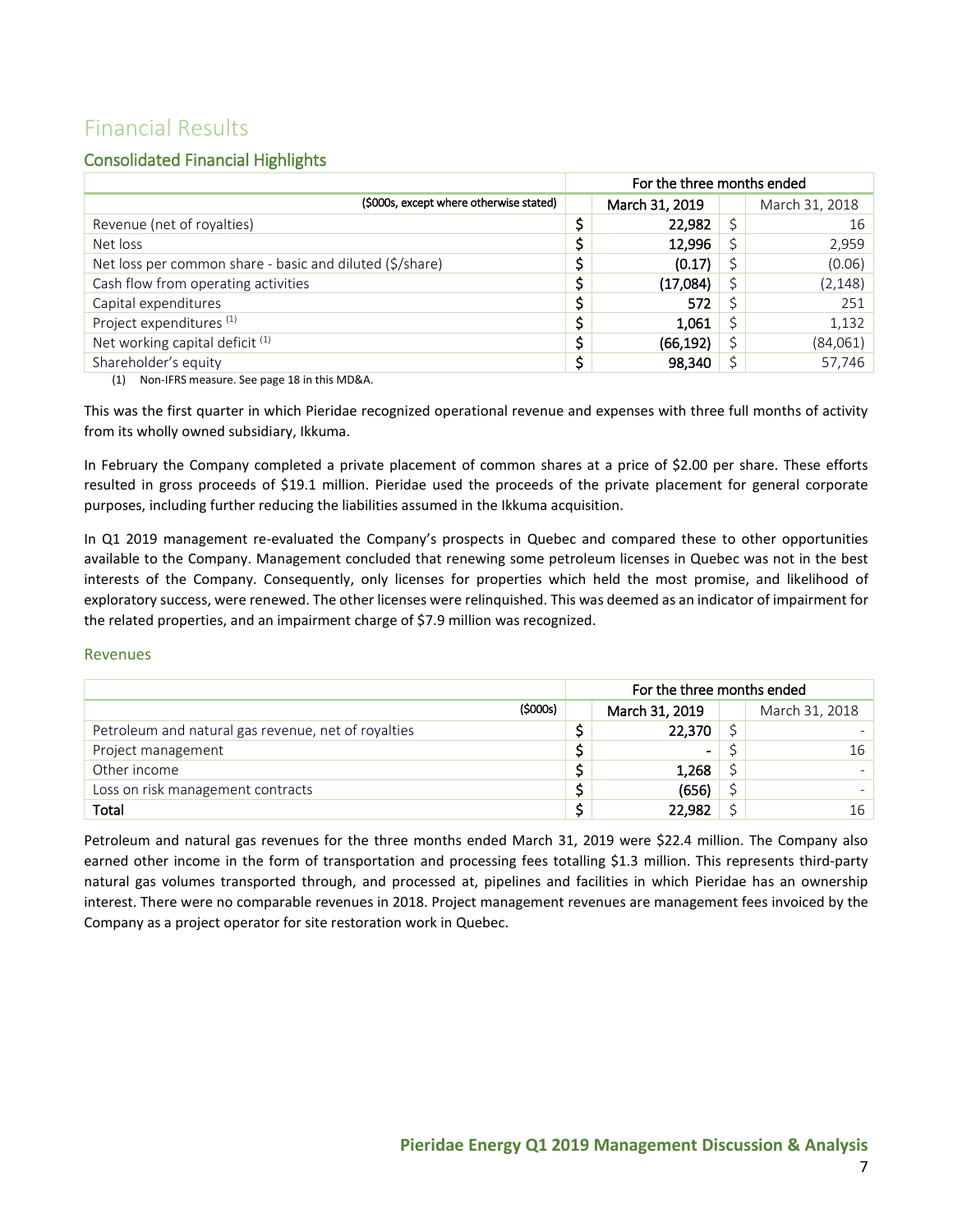#### <span id="page-8-0"></span>Operating expenses

|                            |         | For the three months ended |  |                |
|----------------------------|---------|----------------------------|--|----------------|
|                            | (5000s) | March 31, 2019             |  | March 31, 2018 |
| Engineering and consulting |         | 130                        |  | 166            |
| Production expenses        |         | 12,116                     |  |                |
| Land improvements          |         | 921                        |  | 53             |
| Salaries and benefits      |         | 2,202                      |  | 424            |
| Other                      |         | 825                        |  | 112            |
| Total                      |         | 16,194                     |  | 755            |

Operating expenses for the three months ended March 31, 2019, increased by \$15.4 million, compared to the equivalent period in 2018. Most of the increase is attributable to the \$12.1 million of production expenses incurred in the quarter related to the petroleum and natural gas assets acquired from Ikkuma in late 2018. The Ikkuma acquisition also resulted in a significantly higher headcount which increased salaries and benefits by \$1.8 million. Road and lease maintenance in Ikkuma resulted in land improvements expense to increase by \$868 thousand. Land lease and license fees contributed to a \$713 thousand increase in other expenses.

#### <span id="page-8-1"></span>Administrative expenses

|                       |         | For the three months ended |                |  |                |
|-----------------------|---------|----------------------------|----------------|--|----------------|
|                       | (5000s) |                            | March 31, 2019 |  | March 31, 2018 |
| Salaries and benefits |         |                            | 2,617          |  | 377            |
| Professional fees     |         |                            | 1,006          |  | 118            |
| Other                 |         |                            | 409            |  | 102            |
| <b>Total</b>          |         |                            | 4,032          |  | 597            |

Administrative expenses for the three months ended March 31, 2019, increased by \$3.4 million compared to the same period in 2018. The additional headcount from the Ikkuma acquisition contributed to an increase of \$2.2 million in salaries and benefits in the quarter. The balance of the increase was attributable to costs related to ongoing efforts to progress the Goldboro LNG facility including financial advisor and engineering costs.

#### <span id="page-8-2"></span>Transportation Expenses

|                               | For the three months ended |     |                     |
|-------------------------------|----------------------------|-----|---------------------|
| (\$000s)                      | March 31, 2019             |     | . 2018<br>March 31. |
| Total transportation expenses | 1,629                      | د ب |                     |

The Company's transportation expense for the three months ended March 31, 2019 were \$1.6 million. There were no comparable costs in the same period in 2018.

#### <span id="page-8-3"></span>Depletion and depreciation

|                            | For the three months ended |   |  |
|----------------------------|----------------------------|---|--|
| (\$000s)                   | March 31, 2019             |   |  |
| Depletion and depreciation | 345،،                      | - |  |

Depletion and depreciation for the three months ended March 31, 2019, reflects the fact that a full quarter of depletion related to the Ikkuma properties was recognized in the quarter.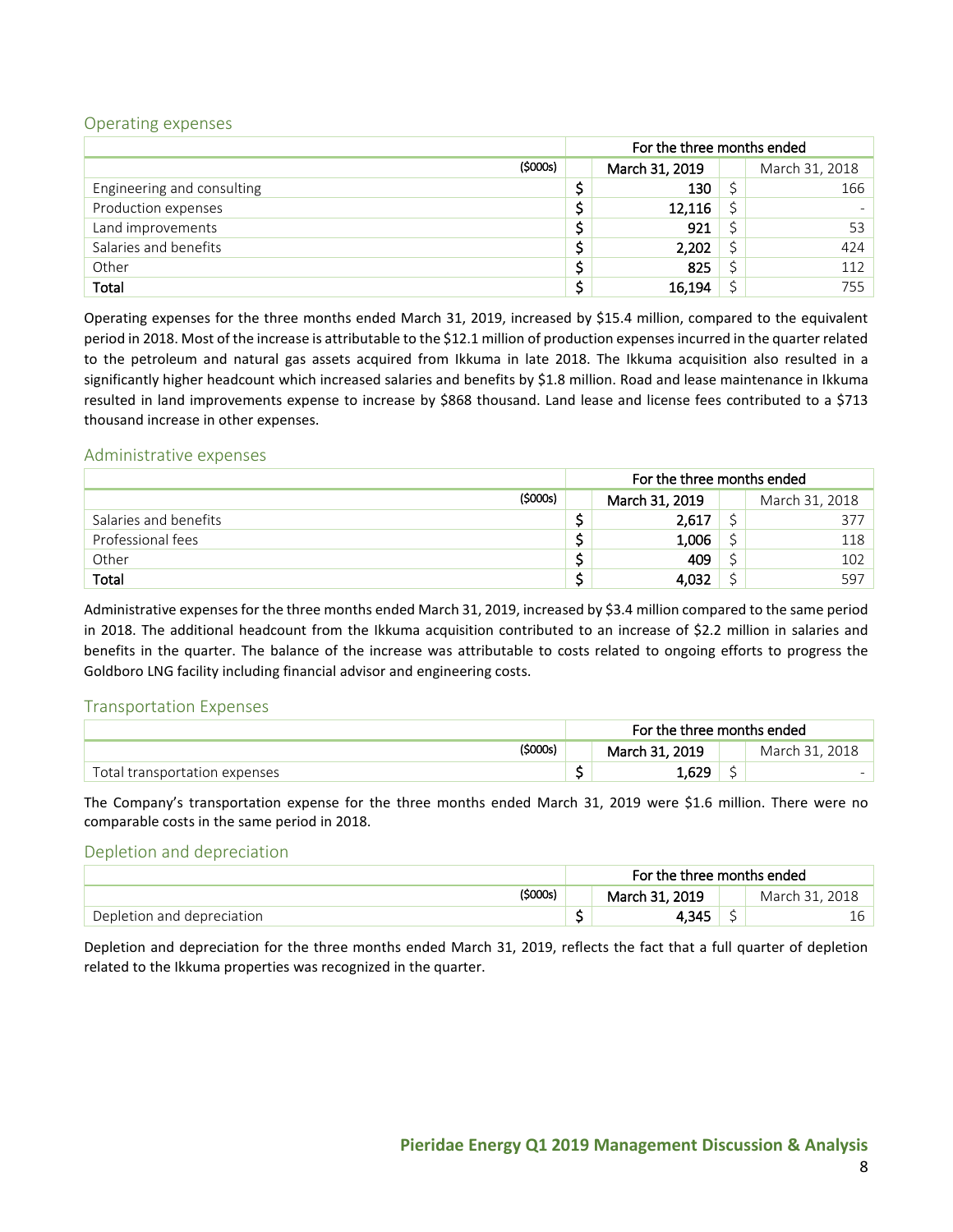#### <span id="page-9-0"></span>Impairment

|            | For the three months ended |                               |               |
|------------|----------------------------|-------------------------------|---------------|
| '\$000s)   | March 31, 2019             |                               | 2018<br>March |
| Impairment | 859.′                      | $\overline{\phantom{a}}$<br>┘ |               |

Management elected not to renew certain licenses in Quebec in 2019. It was concluded that due to the continuing challenges facing oil and gas companies in Quebec, that retaining these licenses was too costly, compared to other opportunities now available to the Company. Consequently, the Company relinquished most of its licenses in Quebec, and the associated capitalized costs were impaired.

#### <span id="page-9-1"></span>Share-based compensation

|                          | For the three months ended |                |  |                     |
|--------------------------|----------------------------|----------------|--|---------------------|
| \$000s)                  |                            | March 31, 2019 |  | . 2018<br>March 31. |
| Share-based compensation |                            | 149            |  |                     |

Share-based compensation for the three months ended March 31, 2019, decreased by \$1.2 million from the same period in 2018due to roughly one million options being granted in January 2018. No grants were awarded in the first quarter of 2019.

#### <span id="page-9-2"></span>Financial income and expenses

|                                |         | For the three months ended |       |  |                                                |  |
|--------------------------------|---------|----------------------------|-------|--|------------------------------------------------|--|
|                                | (5000s) | March 31, 2019             |       |  | March 31, 2018                                 |  |
| Interest expense               |         |                            | 1,171 |  | 13                                             |  |
| Interest income                |         |                            | (108) |  | (45)                                           |  |
| Accretion                      |         |                            | 706   |  | 14                                             |  |
| Other                          |         |                            | 71    |  | $\left( \begin{matrix} 1 \end{matrix} \right)$ |  |
| Net financial expense (income) |         |                            | 1,840 |  | (19)                                           |  |

The \$1.8 million increase in financial income and expenses for the three months ended March 31, 2019, is attributable to interest expense of \$1.2 million related to Pieridae's term debt, plus \$706 thousand of accretion associated with its provision for site restoration.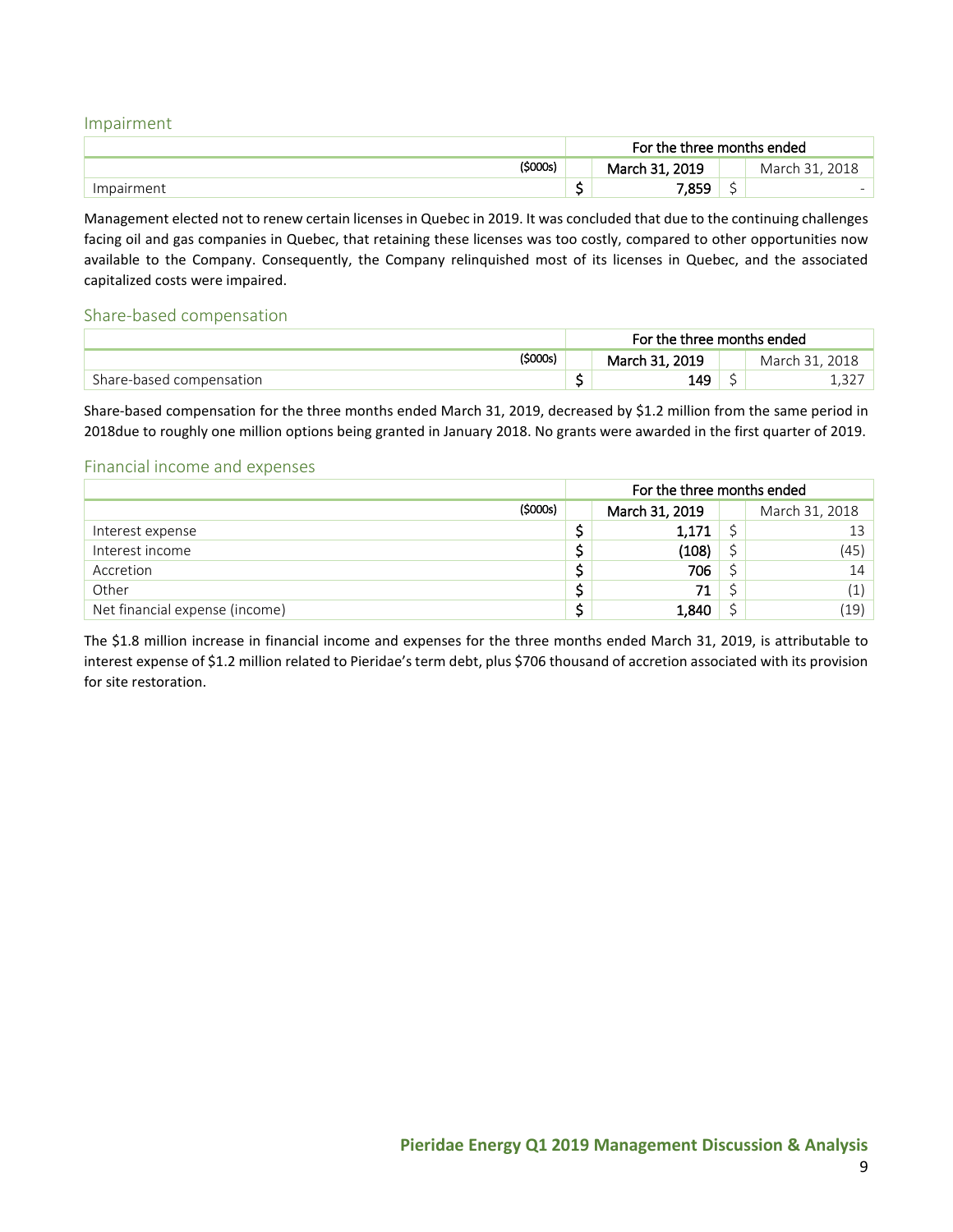## <span id="page-10-0"></span>Segmented Information

With the acquisition of Ikkuma, the Company has active upstream operations. Therefore, management now evaluates its operations in two segments: Upstream and LNG. Upstream is represented predominantly by the properties acquired from Ikkuma in 2018. However, it also includes the Company's upstream operations in Quebec and New Brunswick. Segmented determinations are based on the operations of the separate subsidiaries involved in these activities. Upstream is currently the only segment generating operating revenues. LNG is based on the operations and activities associated with the development of the Company's Goldboro LNG Facility and corporate overhead costs.

|            | For the three months ended |         |                |  |  |
|------------|----------------------------|---------|----------------|--|--|
| (5000s)    | March 31, 2019             |         | March 31, 2018 |  |  |
| Revenue    |                            |         |                |  |  |
| Upstream   | \$<br>22,982               | \$      | 16             |  |  |
| <b>LNG</b> | \$<br>Ξ.                   | \$,     |                |  |  |
|            | \$<br>22,982               | $\zeta$ | 16             |  |  |
| Expenses   |                            |         |                |  |  |
| Upstream   | \$<br>33,257               | \$      | 1,747          |  |  |
| <b>LNG</b> | \$<br>2,721                | \$      | 1,228          |  |  |
|            | \$<br>35,978               | \$      | 2,975          |  |  |
| Net loss   |                            |         |                |  |  |
| Upstream   | \$<br>(10, 275)            | \$      | (1, 731)       |  |  |
| <b>LNG</b> | \$<br>(2,721)              | \$      | (1, 228)       |  |  |
|            | \$<br>(12,996)             | \$      | (2,959)        |  |  |

|                           |   | As at     |                |         |  |
|---------------------------|---|-----------|----------------|---------|--|
| (5000s)                   |   | March 31, | December 31,   |         |  |
|                           |   | 2019      |                | 2018    |  |
| Upstream assets           |   | 347,288   | ÷              | 357,287 |  |
| LNG assets                |   | 21,761    | $\overline{a}$ | 13,386  |  |
| Total consolidated assets | ∽ | 369,049   | $\overline{a}$ | 370,673 |  |

### <span id="page-10-1"></span>Upstream Segment

The upstream segment includes the operations and assets in Western Canadian, primarily Alberta, as well as Quebec and New Brunswick. Due to ongoing restrictions on hydraulic fracturing and other exploration and development activities, the Company currently only has active operations in Western Canada.

#### Summary results

|                                                     | For the three months ended |  |                |  |
|-----------------------------------------------------|----------------------------|--|----------------|--|
| (5000s)                                             | March 31, 2019             |  | March 31, 2018 |  |
| Total revenue                                       | 22,982                     |  |                |  |
| Petroleum and natural gas revenue, net of royalties | 22,370                     |  |                |  |
| Expenses                                            | 33,257                     |  | 1,747          |  |
| Net operating expenses $(1)$                        | 14,926                     |  |                |  |
| Net loss                                            | 10,275                     |  | 1,731          |  |
| Operating income (1)                                | 5,159                      |  |                |  |
| Operating netback (1) (per boe)                     | 3.32                       |  |                |  |

(1) Non-IFRS measure. See page 18 in this MD&A.

Pieridae's net operating expenses totalled \$14.9 million for the three months ended March 31, 2019. Processing fees make up the greatest proportion of operating costs. Net operating expense was \$9.62 per boe. Pieridae's operating income for its upstream petroleum and natural gas assets was \$5.2 million for the three months ended March 31, 2019. Its operating netback was \$3. 32 per boe. There were no comparable costs for the prior year period or prior quarter as this is the first quarter of full operations since the Ikkuma acquisition.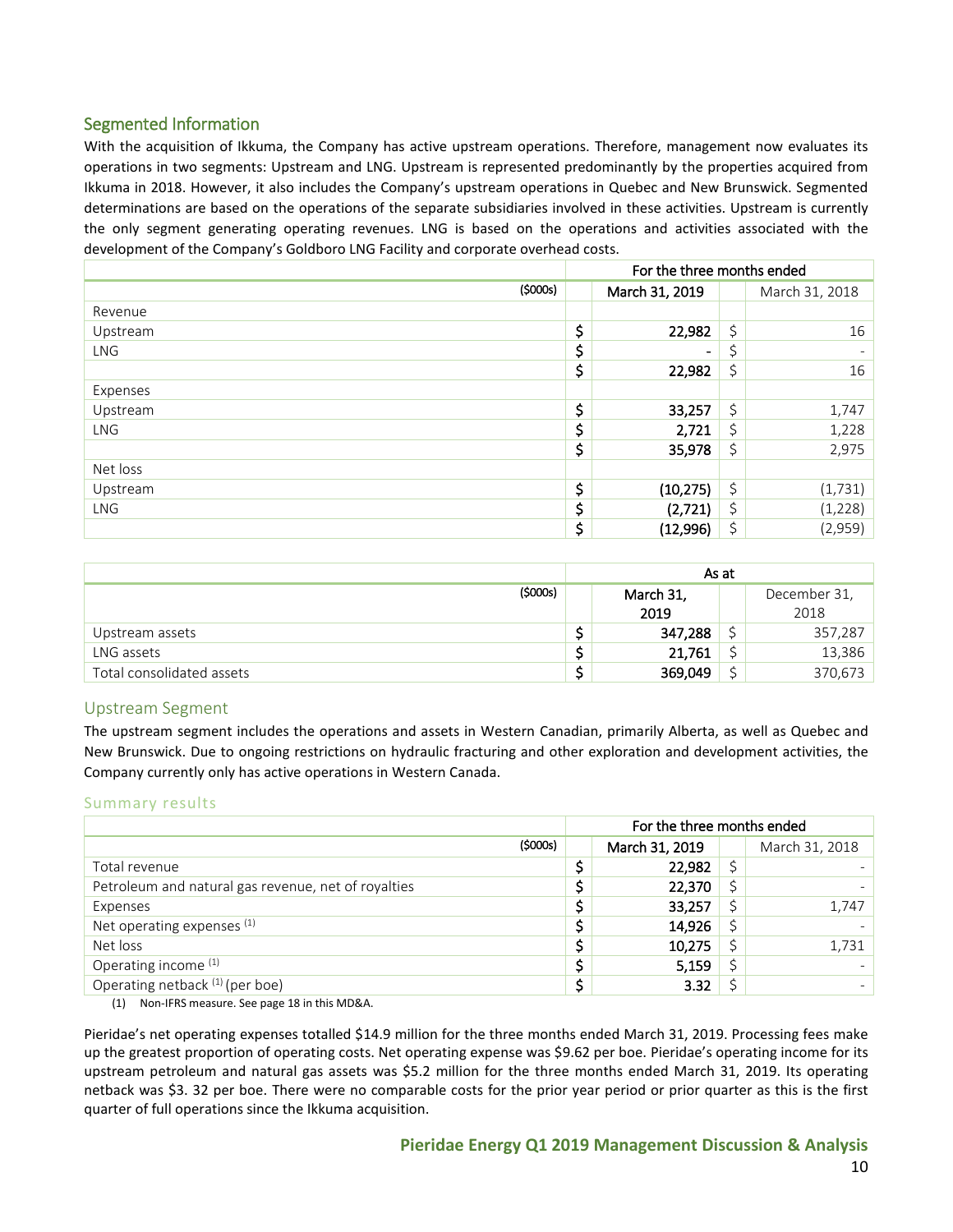#### Revenue

|                                        | For the three months ended |                |    |                |
|----------------------------------------|----------------------------|----------------|----|----------------|
| (5000s)                                |                            | March 31, 2019 |    | March 31, 2018 |
| Natural Gas                            |                            | 20,725         |    |                |
| NGL's                                  |                            | 823            |    |                |
| Sulphur                                |                            | 1,742          | \$ |                |
| Royalties                              |                            | (920)          |    |                |
| Net petroleum and natural gas revenue  |                            | 22,370         |    |                |
| Project management                     |                            | $\blacksquare$ |    | 16             |
| Other income                           |                            | 1,268          |    |                |
| Total before risk management contracts |                            | 23,638         |    | 16             |
| Revenue/boe                            |                            | 15.24          |    |                |

Petroleum and natural gas revenues for the three months ended March 31, 2019 were \$22.4 million. The Company also earned other income in the form of transportation and processing fees totalling \$1.3 million. This represents third-party natural gas volumes transported through, and processed at, pipelines and facilities in which Pieridae has an ownership interest. There were no comparable revenues in 2018. Project management revenues are management fees invoiced by the Company as a project operator for site restoration work in Quebec.

#### Production

|                                  |         | For the three months ended       |  |  |  |  |
|----------------------------------|---------|----------------------------------|--|--|--|--|
|                                  | (5000s) | March 31, 2019<br>March 31, 2018 |  |  |  |  |
| Natural gas (mcf/d)              |         | 102,221                          |  |  |  |  |
| NGL's (bbl/d)                    |         | 200                              |  |  |  |  |
| Total boe/d <sup>(1)</sup>       |         | 17,236                           |  |  |  |  |
| Natural gas<br>$\cdots$ $\cdots$ |         | 99%                              |  |  |  |  |

(1) Excludes sulphur production

Average production for the three months ended March 31, 2019 was 17,236 boe/d. Quarterly gas production was associated with 20,172 tonnes of sulphur. Average gas production rates remained relatively stable for the quarter with only a few minor disruptions due to the extreme cold weather in February.

#### Royalties

|                       |         | For the three months ended |                |   |  |  |
|-----------------------|---------|----------------------------|----------------|---|--|--|
|                       | (5000s) |                            | March 31, 2018 |   |  |  |
| Royalties             |         |                            | 920            | ᅩ |  |  |
| Per boe               |         |                            | 0.59           |   |  |  |
| Percentage of revenue |         |                            | 4.0%           |   |  |  |

Royalties averaged \$0.59 per boe in the quarter, and 4 percent of revenues. There were no comparable costs in 2018.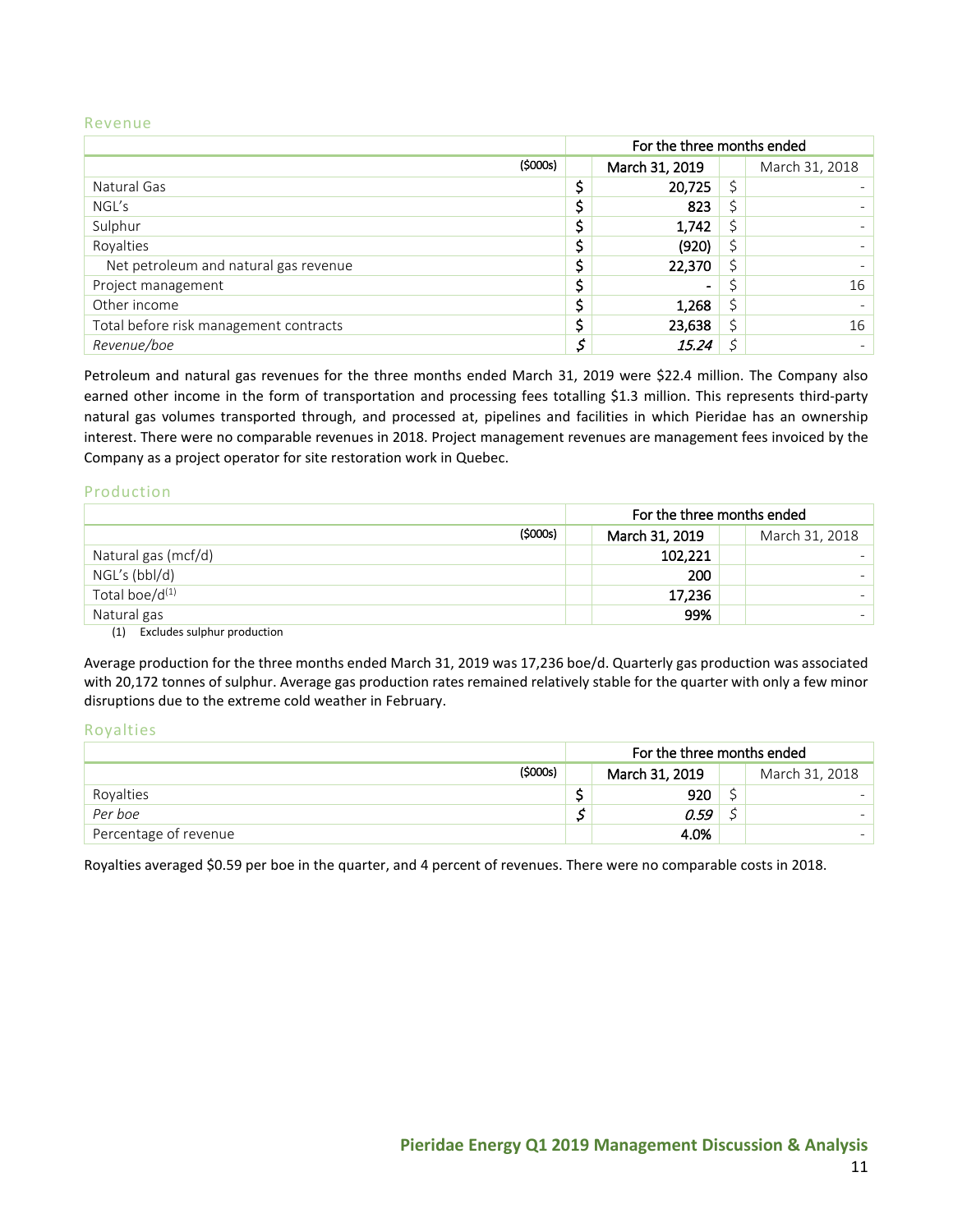#### Expenses

|                                | For the three months ended |    |                |  |  |
|--------------------------------|----------------------------|----|----------------|--|--|
| (5000s)                        | March 31, 2019             |    | March 31, 2018 |  |  |
| Operating expenses             | 16,194                     | Ś. |                |  |  |
| Administrative expenses        | 1,339                      | Ś  | 568            |  |  |
| Transportation                 | 1,629                      | \$ |                |  |  |
| Impairment of assets           | 7,859                      | \$ |                |  |  |
| Share-based compensation       | 111                        |    | 1,160          |  |  |
| Gain on foreign exchange       | (8)                        |    |                |  |  |
| Depletion and depreciation     | 4,345                      |    | 16             |  |  |
| Financial expenses             | 1,840                      | Ś  |                |  |  |
| Share of net loss of associate |                            |    | 3              |  |  |
| Gain on disposal               | (55)                       | \$ |                |  |  |
| Total                          | 33,257                     |    | 1.747          |  |  |

Operating expenses for the three months ended March 31, 2019, increased by \$16.2 million compared to equivalent period in 2018. The increase was entirely attributable to the recognition of operating expenses related to the former Ikkuma assets, and the employees of that comapny.

Administrative expenses for the three months ended March 31, 2019, increased by \$771 thousand, compared to the same period in 2018. Again, this was due primarily to the Ikkuma acquisition.

Transportation expenses reflect transportation costs for production in the period ended March 31, 2019. There were no similar charges in the prior year.

The Company recognized an impairment of \$7.9 million related to its properties in Quebec. Management elected not to renew certain licenses for 2019. As such, the costs related to these licenses were impaired.

Depletion and depreciation for the three months ended March 31, 2019, reflects the depletion related to one full quarter of petroleum and natural gas production.

The finance expenses relate to the interest on the term debt used to partially fund the Ikkuma acquisition, and the accretion on the Company's provision for site restoration.

#### Assets

|                                                    | As at     |         |  |          |  |
|----------------------------------------------------|-----------|---------|--|----------|--|
| (\$000s, except per share amounts)                 | March 31, |         |  | December |  |
|                                                    |           | 2019    |  | 31,2018  |  |
| Petroleum and natural gas properties and equipment |           | 302,222 |  | 301,603  |  |
| Exploration and evaluation assets                  |           | 19,896  |  | 27,573   |  |
| Other assets                                       |           | 25,170  |  | 28,111   |  |
|                                                    |           | 347,288 |  | 357,287  |  |

The decrease in assets reflects a \$5.5 million reduction in restricted cash set aside for the settlement of Ikkuma hedges which occurred prior to close, and the \$7.9 million impairment recorded in Q1 2019.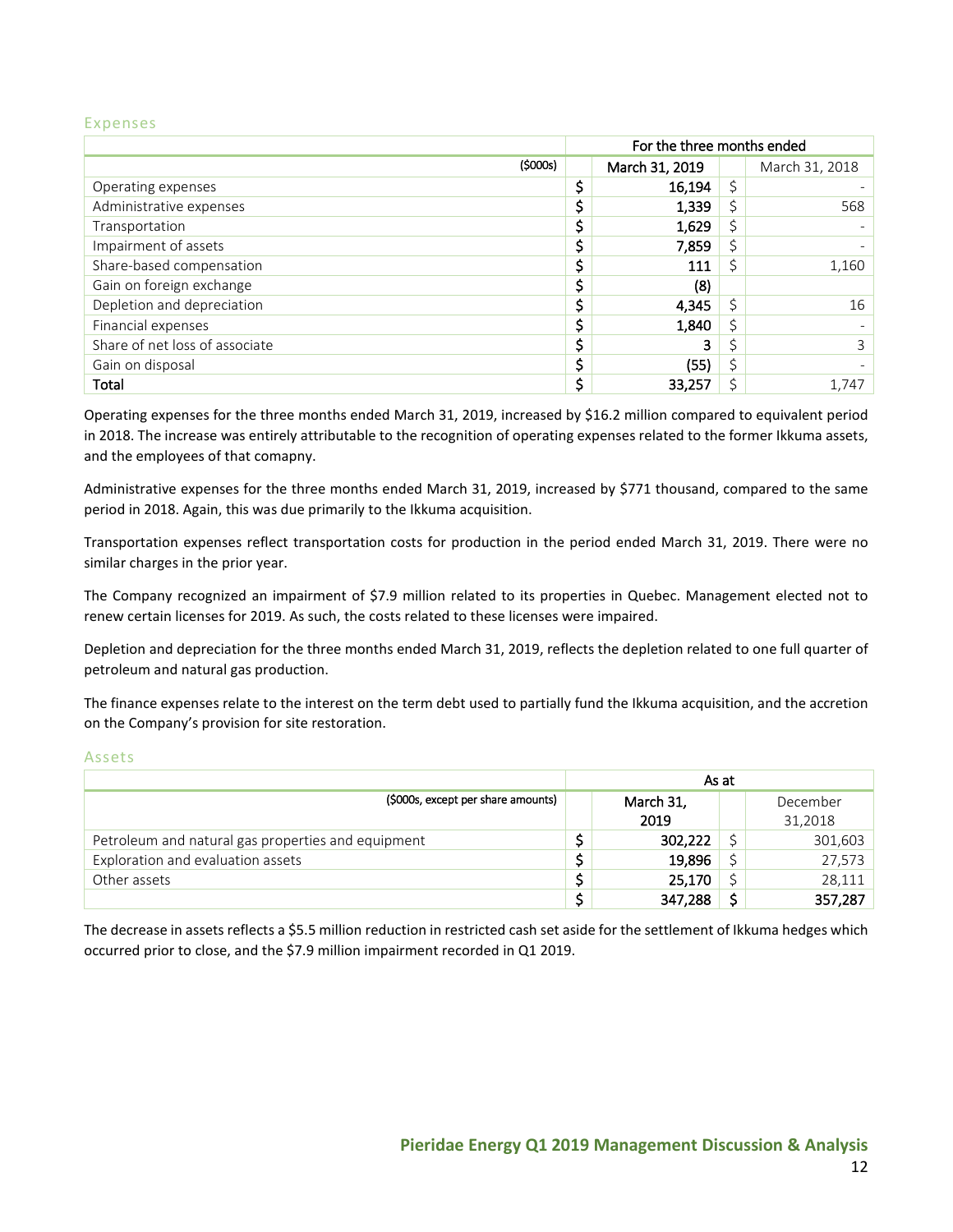## <span id="page-13-0"></span>LNG Segment

The LNG segment includes the development activities related to the Company's proposed Goldboro LNG facility. As this segment is in the developmental stage, there is no revenue being generated.

#### Expenses

|                                 |         | For the three months ended |                          |  |                |
|---------------------------------|---------|----------------------------|--------------------------|--|----------------|
|                                 | (5000s) |                            | March 31, 2019           |  | March 31, 2018 |
| Operating expenses              |         |                            | $\blacksquare$           |  | 755            |
| Administrative expenses         |         |                            | 2,693                    |  | 29             |
| Share-based compensation        |         |                            | 38                       |  | 167            |
| (Gain) loss on foreign exchange |         |                            | (10)                     |  | 296            |
| Financial income                |         |                            | $\overline{\phantom{a}}$ |  | (19)           |
| Total                           |         |                            | 2.721                    |  | 1,228          |

Operating and administrative expenses for the three months ended March 31, 2019, increased by \$1.9 million. The increase reflects Pieridae's recent efforts related to the proposed Goldboro LNG facility. The Company has engaged financial advisors, engineering consultants, environmental consultants and legal advisors as it works towards a final investment decision.

## <span id="page-13-1"></span>Summary of quarterly results

The Company's quarterly results may fluctuate significantly from quarter to quarter owing to the fact that the Company's activities have been primarily in the development stage.

| (\$000s, except per share<br>amounts)                              | Q1 2019        | Q4 2018 | Q3 2018  | Q2 2018 | Q1 2018 | Q4 2017 | Q3 2017                  | Q2 2017  |
|--------------------------------------------------------------------|----------------|---------|----------|---------|---------|---------|--------------------------|----------|
| Revenues                                                           | \$<br>22,982   | 2,432   | 215      | 66      | 16      | 90      | $\overline{\phantom{0}}$ |          |
| Operating expenses                                                 | \$<br>16,194   | 5,093   | 2,018    | 1,575   | 1,013   | 2,493   | 877                      | 48       |
| Administrative expenses                                            | \$<br>4,032    | 3,971   | 1,707    | 1,759   | 1,682   | 1,063   | 44                       | 631      |
| Net loss attributable to                                           |                |         |          |         |         |         |                          |          |
| equity holders                                                     | \$<br>(12,996) | (8,848) | (20,368) | (2,711) | (2,942) | (3,091) | (2, 131)                 | (1, 572) |
| Net loss per share<br>attributable to equity<br>holders (basic and |                |         |          |         |         |         |                          |          |
| diluted)                                                           | \$<br>(0.17)   | (0.17)  | (0.40)   | (0.05)  | (0.06)  | (0.06)  | (0.06)                   | (0.05)   |

Prior to Q4 2017, Pieridae was solely involved in the development of the proposed Goldboro LNG facility, so the operations during those quarters reflect that activity. In Q4 2017, Pieridae acquire Quebec based Petrolia which had primarily undeveloped upstream properties. It also acquired the operating and administrative costs related to those activities. In Q3 2018, Pieridae recognized an impairment on some of those Quebec assets which resulted in an increase in the net loss. In Q4 2018, Pieridae acquired upstream producer, Ikkuma, which resulted in eleven days of revenue and costs being recognized for that operation. Q1 2019 represents the first full quarter of operations acquired from Ikkuma. The Company also recorded an impairment of \$7.9 million related to its Quebec licenses. With the evolution of the organization, historical results are not indicative of, and should not be relied upon to estimate, future financial results.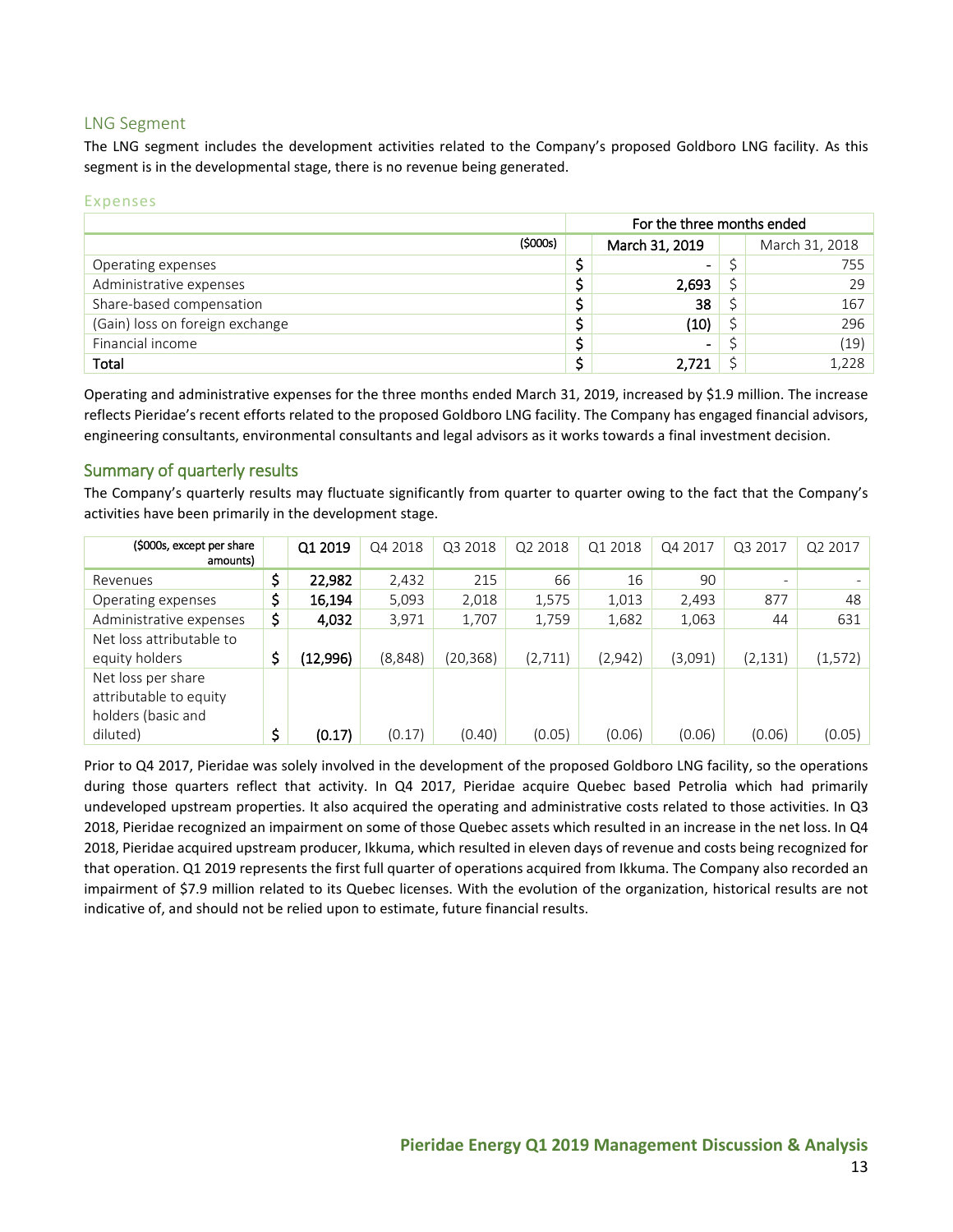### <span id="page-14-0"></span>Project Investment

|                       |         | For the three months ended       |       |  |       |  |  |
|-----------------------|---------|----------------------------------|-------|--|-------|--|--|
|                       | (5000s) | March 31, 2019<br>March 31, 2018 |       |  |       |  |  |
| Capex                 |         |                                  | 572   |  | 251   |  |  |
| Goldboro spending (1) |         |                                  | 489   |  | 881   |  |  |
| Total                 |         |                                  | 1,061 |  | 1,132 |  |  |

(1) Non-IFRS measure. See page 18 in this MD&A.

Goldboro spending relates to costs to address all the environmental conditions related to the environmental assessment approval. In order to keep the project on schedule, certain site preparation work and the OBE will also need to be completed in 2019, including completion of the land preparation and a road detour. The completion of this early work will be dependent on the Company obtaining further financing.

## <span id="page-14-1"></span>Capital Resources and Liquidity

## <span id="page-14-2"></span>Net Working Capital

|                                              |          | As at     |        |              |  |
|----------------------------------------------|----------|-----------|--------|--------------|--|
|                                              | (\$000s) | March 31, |        | December 31, |  |
|                                              |          | 2019      |        | 2018         |  |
| Net working capital (deficit) <sup>(1)</sup> |          | (66, 192) | ∽<br>ت | (84,061)     |  |

(1) Non-IFRS measure. See page 18 in this MD&A.

As at March 31, 2019, Pieridae had a consolidated cash position of \$16.2 million compared to a cash position of \$9.1 million as at December 31, 2018. The working capital deficit was \$66.2 million compared to a working capital deficit of \$84.1 million at December 31, 2018. The \$17.9 million decrease in the working capital deficit is primarily attributable to the \$19.1 million raised through a private placement in February 2019, and the use of those funds to pay down accounts payable assumed from Ikkuma. The Company is actively working with its financial advisors for additional funding to allow it to meet these obligations, to grow its upstream asset base, and to allow it to proceed with construction of the Goldboro LNG facility once a final investment decision has been made. Although there is no guarantee that it will be successful, management believes the Company presents a compelling opportunity to potential lenders and investors due to the status of approvals for the project, the loan guarantees being offered by the German government and the strong business case for the Goldboro LNG facility. These factors all contributed to the success of its private placement in February.

Pieridae's capital strategy is aligned with its business strategy and is focused on ensuring that we have sufficient liquidity to fund our ongoing operations and our project development initiatives. Pieridae's principal sources of liquidity are equity and term debt. The Company will continue to tap into these sources, as able and as required, to execute on its strategy to become an integrated LNG producer. With the Ikkuma acquisition, the Company will also have a source of potential liquidity from cashflows attributable to active operations. At March 31, 2019, our capital structure was comprised of share capital, working capital and term debt.

### <span id="page-14-3"></span>Sources and Uses of Cash Flows

|                                            |         | For the three months ended |                |  |                |  |
|--------------------------------------------|---------|----------------------------|----------------|--|----------------|--|
|                                            | (5000s) |                            | March 31, 2019 |  | March 31, 2018 |  |
| Cash flows related to operating activities |         |                            | (17,084)       |  | (2, 148)       |  |
| Cash flows related to investing activities |         |                            | (572)          |  | (251)          |  |
| Cash flows related to financing activities |         |                            | 23,676         |  | 88             |  |

Cash flows used in operating activities increased from \$2.1 million in the first quarter of 2018 to \$17.1 million in the first quarter of 2019 due primarily to the payment of current liabilities acquired with Ikkuma.

Cash flows used for investing activities increased from \$0.3 million in the first quarter of 2018 to \$0.6 million in the same period in 2019 due primarily to maintenance capital requirements in Alberta.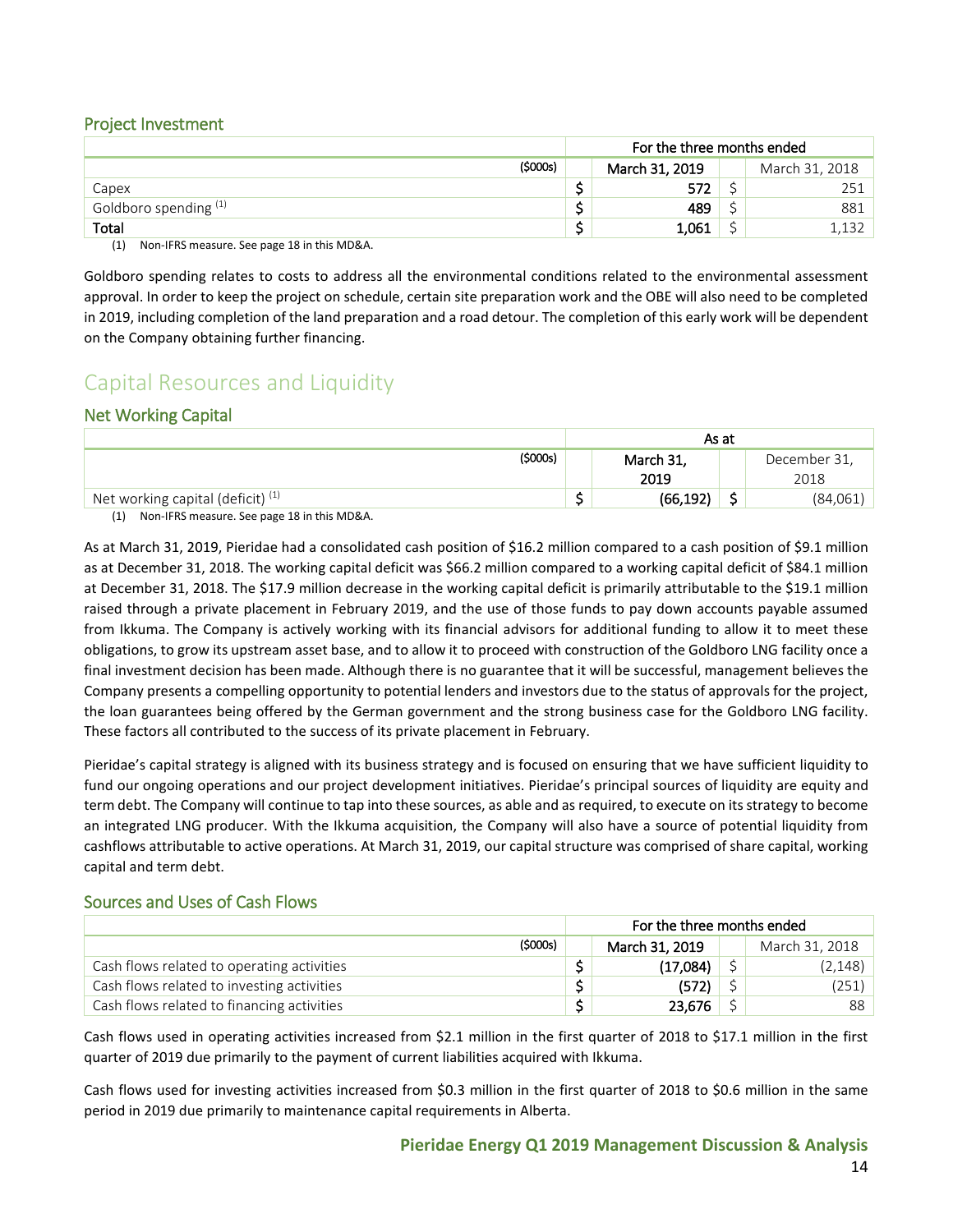Cash flows received from financing activities increased to \$23.7 million in the first quarter of 2019 from \$0.1 million in the same period in 2018 due primarily to the private placement completed in February and the release of cash restricted under a discontinued financial hedging program.

## <span id="page-15-0"></span>Capital resources

Our capital structure is composed of total shareholders' equity, and loans and term debt, less cash and cash equivalents. The following table summarizes our capital structure at March 31, 2019.

|                           | As at             |  |                      |  |
|---------------------------|-------------------|--|----------------------|--|
| (5000s)                   | March 31,<br>2019 |  | December 31,<br>2018 |  |
| Cash and cash equivalents | 16,158            |  | 9,112                |  |
| Less: loans and term debt | (50,005)          |  | (50,007)             |  |
| Net debt                  | (33, 847)         |  | (40, 895)            |  |
| Shareholders' equity      | 98,340            |  | 91,900               |  |

## <span id="page-15-1"></span>Cash and cash equivalents

The balance of \$16.2 million in cash and cash equivalents at March 31, 2019 does not include \$3.1 million pledged as security for various Letters of Credit ("LC's") required to be posted with provincial agencies and other companies, to facilitate the Company's ongoing operations. These LC's have varying maturities. Restricted cash of \$5.5 million related to Ikkuma's former hedging program was still outstanding at December 31, 2018. These funds settled in January. LC's worth \$2.5 million renew automatically every anniversary date. LC's worth \$0.6 million mature within one year. A \$1.0 million LC matures in April 2020 and is recorded in non-current assets.

An additional \$0.7 million of the cash and cash equivalents are held for exploration purposes related to flow-through shares, representing the unexpended proceeds of a flow-through share financing. According to restrictions imposed under financing arrangement, the Company was required to spend these funds on the exploration of oil and gas properties in Quebec. The Company also holds \$0.7 million related to the Bourque project in Quebec. This represents the remaining cash from partner advances which must be spent on exploration work on the Bourque property. The net cash and cash equivalents not restricted is \$14.7 million.

## <span id="page-15-2"></span>Loans and term debt

On December 20, 2018, the Company entered into a Senior Secured Credit Agreement for a \$50.0 million non-revolving, term credit facility. The facility is secured by a fixed and floating debenture over all the assets of the Company. It bears interest at 9.5%, which is payable upon maturity. The facility is repayable on September 30, 2019. The Company used the proceeds to fund the repayment of Ikkuma's outstanding debt facilities of \$65.7 million on the close of the acquisition.

## <span id="page-15-3"></span>Share Capital

During the three months ended March 31, 2019, the Company issued 11,281 common shares under its share-based compensation plan. It also issued 9,550,000 commons shares in a private placement. As of March 31, 2019, the Company had 84,121,990 common shares outstanding (December 31, 2018: 74,516,594). At May 29, 2019, 84,121,990 common shares were outstanding.

## <span id="page-15-4"></span>Commitments and Contingencies

The Company has a number of financial obligations that are incurred in the ordinary course of business. On April 1, 2019, the Company announced that it had engaged KBR to perform a review of an amended version of the previously prepared FEED study for its proposed Goldboro LNG Facility. KBR will also conduct an OBE necessary for entering into a lumpsum EPC contract. The total commitment for this contract is \$13 million. Most of these payments will come due over the balance of 2019.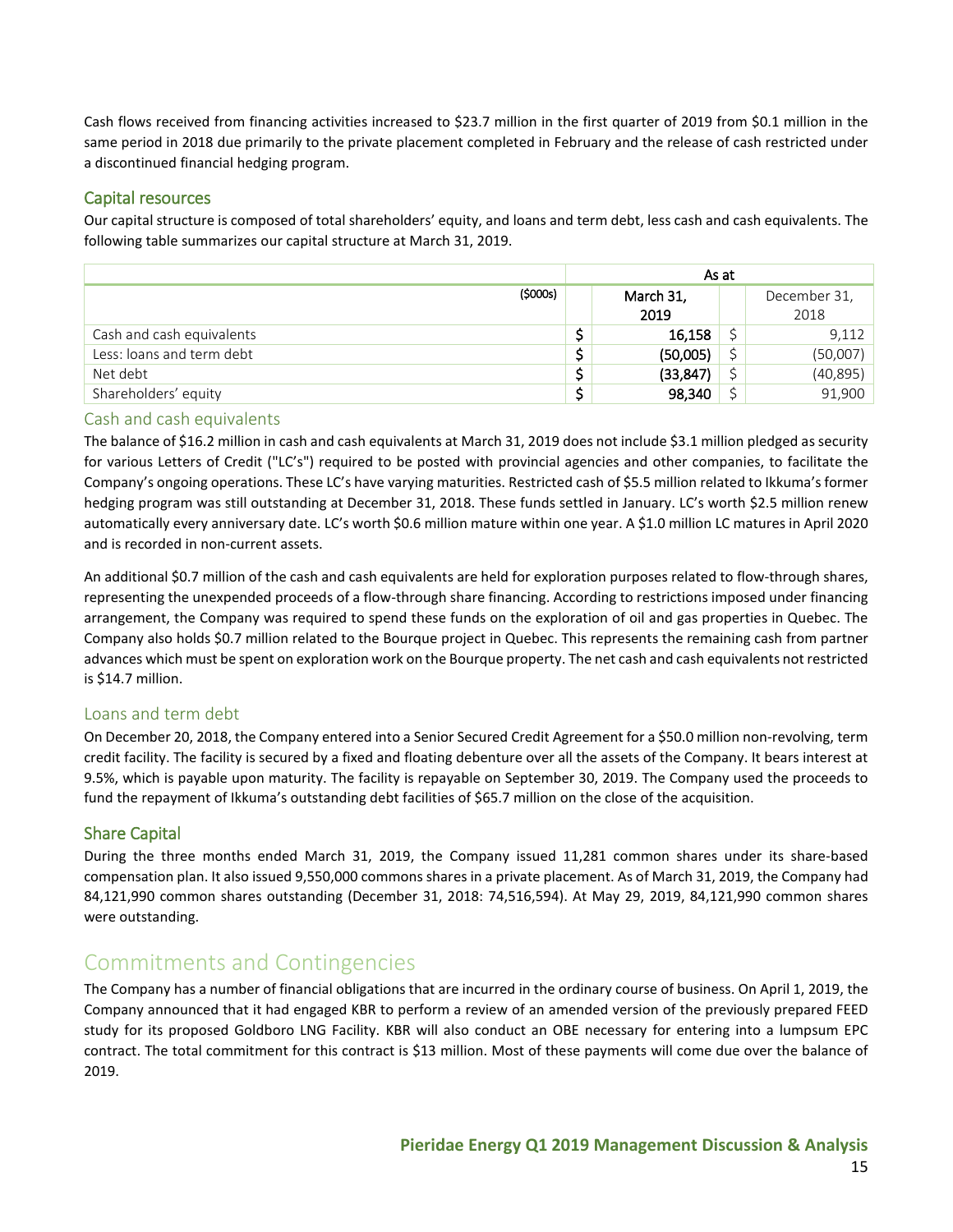| (\$000s)                | 2019         | 2020                     | 2021  | 2022  | Thereafter               | Total  |
|-------------------------|--------------|--------------------------|-------|-------|--------------------------|--------|
| Firm transportation     | 7.005        | 6.045                    | 2,108 | 1,131 | 3.414                    | 19,703 |
| Engineering costs (KBR) | \$<br>12,097 | 911                      | -     |       | $\overline{\phantom{0}}$ | 13,008 |
| Leases                  | 720          | 748                      | 650   | 486   | 219                      | 2,823  |
| Quebec license fees     | 46           | 46                       | 46    | -     | $\overline{\phantom{0}}$ | 138    |
| Interest on debt        | 2,381        | $\overline{\phantom{0}}$ | -     |       | $\overline{\phantom{0}}$ | 2,381  |
| Total                   | 22,249       | 7.750                    | 2,804 | 1.617 | 3,633                    | 38.053 |

As of March 31, 2019, Pieridae's cumulative commitments, and the expected timing of these obligations, are detailed below:

The Company is financed in part by the issuance of flow-through shares. However, although it has taken all the necessary measures in this regard, there is no guarantee that the funds spent by the Company regarding these shares will be deemed eligible by tax authorities in the event of an audit. Refusal of certain expenses by the tax authorities would have a negative tax impact for investors. As at March 31, 2019, the balance of eligible expenses to be incurred amounted to \$0.5 million (December 31, 2018: \$0.5 million). The eligible expenses were to be incurred no later than December 31, 2018. However, due to the moratorium on exploration and development activity in the province of Quebec, Pieridae was not able to fulfill its obligations.

## <span id="page-16-0"></span>Off Balance Sheet Transactions

We do not have any financial arrangements that are excluded from the consolidated financial statements as at March 31, 2019, nor are any such arrangements outstanding as of the date of this MD&A.

## <span id="page-16-1"></span>Critical Accounting Policies, Estimates and Judgements

There have been no changes in our critical accounting estimates in the three months ended March 31, 2019 except for the adoption of IFRS 16, as discussed further below. Additional information regarding our critical accounting policies and estimates can be found in the notes to our audited consolidated financial statements and MD&A for the year ended December 31, 2018.

### <span id="page-16-2"></span>Changes in accounting policies

Pieridae adopted IFRS 16 Leases on January 1, 2019, using the modified retrospective approach. The modified retrospective approach does not require restatement of comparative financial information as it recognizes the cumulative effect on transition as an adjustment to opening retained earnings and applies the standard prospectively. Comparative information in the Company's consolidated statements of financial position, consolidated statements of loss and comprehensive loss, consolidated statements of changes in equity, and consolidated statements of cash flows has not been restated. The cumulative effect of initial application of the standard was to recognize a \$2.7 million increase to right-of-use assets ("lease assets") and an \$2.7 million increase to lease obligations. Initial measurement of the lease obligation was determined based on the remaining lease payments at January 1, 2019, using a variety of incremental borrowing rates specific to the respective assets. The lease assets were initially recognized at an amount equal to the lease obligations. The lease assets and lease obligations recognized largely relate to the Company's head office lease in Calgary.

The adoption of IFRS 16 using the modified retrospective approach allowed the Company to use the following practical expedients in determining the opening transition adjustment:

- leases with a term of less than 12 months as at January 1, 2019 were accounted for as short-term leases;
- leases with an underlying asset of low value are recorded as an expense and not recognized as a lease asset; and
- leases with similar characteristics were accounted for as a portfolio using a single discount rate.

The Company's accounting policy for leases effective January 1, 2019 is set forth below. The Company applied IFRS 16 using the modified retrospective approach. Comparative information continues to be accounted for in accordance with the Company's previous accounting policy found in the December 31, 2018 audited financial statements.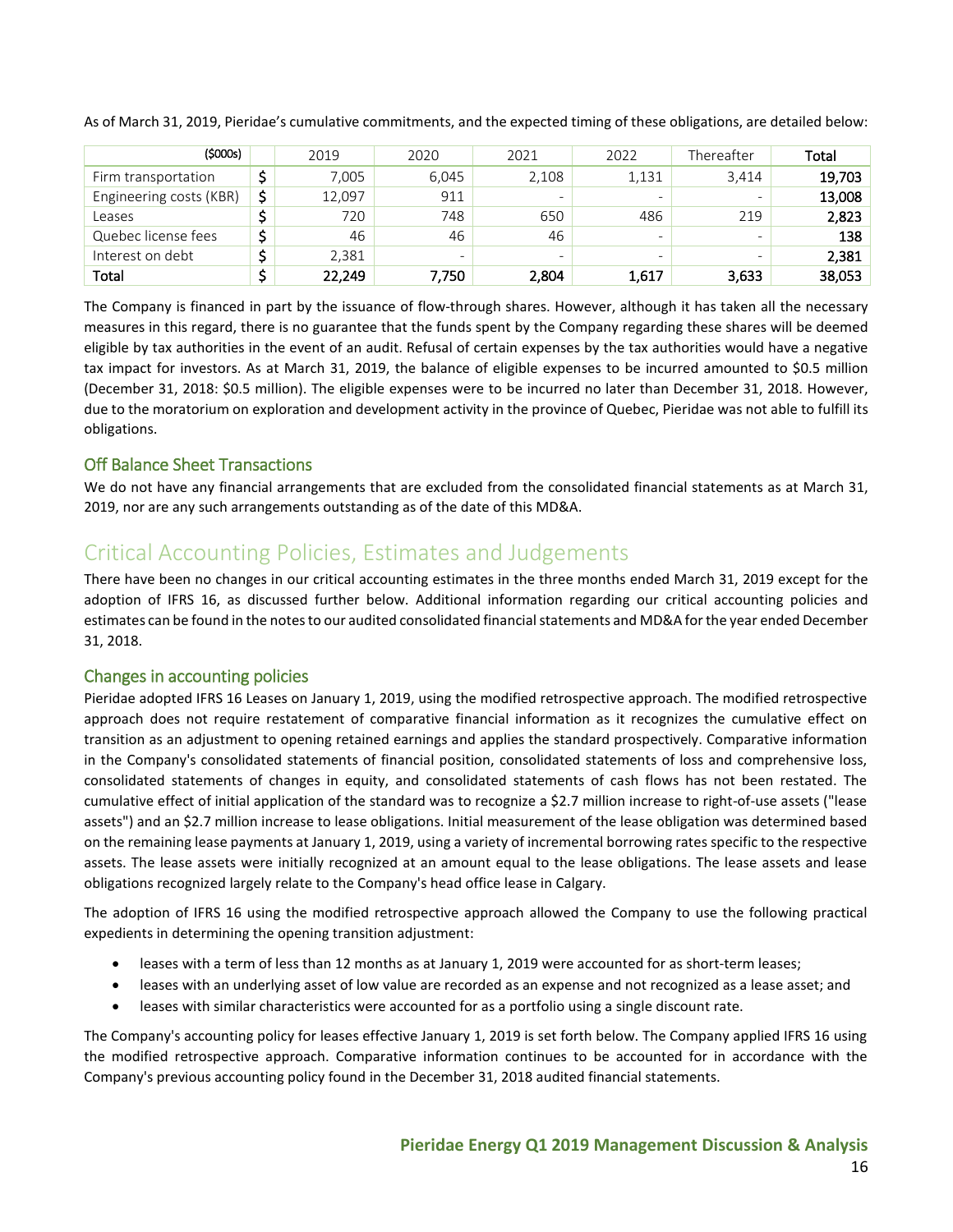A contract is, or contains, a lease if the contract conveys the right to control the use of an identified asset for a period of time in exchange for consideration. A lease obligation, and corresponding lease asset, are recognized at the commencement of the lease. The present value of the lease obligation is based on the future lease payments and is discounted using the Company's incremental borrowing rate when the rate implicit in the lease is not readily available. The Company uses a single discount rate for a portfolio of lease with similar characteristics. The lease asset is recognized at the amount of the lease obligation, adjusted for lease incentives received and initial direct costs, on commencement of the lease. Depreciation is recognized on the lease asset over the shorter of the estimated useful life of the asset or the lease term. Lease payments are allocated between the liability and interest expense. Interest expense is recognized on the lease obligations using the effective interest rate method and payments are applied against the lease obligation.

The preparation of the consolidated financial statements in accordance with IFRS requires management to make judgments, estimates, and assumptions that affect the reported amount of assets, liabilities, income, and expenses. Actual results could differ significantly from these estimates. Management has made the following judgments, estimates, and assumptions related to the accounting for leases. The carrying amounts of the right-of-use assets, lease obligations, and the resulting interest and depletion and depreciation expense are based on the implicit interest rate within the lease arrangement or, if this information is unavailable, the incremental borrowing rate. Incremental borrowing rates are based on judgments including economic environment, term, and the underlying risk inherent to the asset.

## <span id="page-17-0"></span>Control Environment

The Company's management, including the Chief Executive Officer and the Chief Financial Officer evaluated the effectiveness of disclosure controls and procedures as at March 31, 2019, and concluded that disclosure controls and procedures are effective to ensure that information required to be disclosed by the Company in its annual filings and other reports filed with securities regulatory authorities in Canada is recorded, processed, summarized and reported within the time periods specified and such information is accumulated and communicated to the Company's management to allow timely decisions regarding required disclosures.

The Company's management, including the Chief Executive Officer and the Chief Financial Officer also evaluated the effectiveness of internal control over financial reporting as at March 31, 2019, and concluded that internal control over financial reporting is effective. Further, there were no changes in the Company's internal control over financial reporting during the first three months of 2019 that have materially affected, or are reasonably likely to materially affect, internal control over financial reporting.

While the Company's management believes that the Company's disclosure controls and procedures and internal control over financial reporting provide a reasonable level of assurance, they are effective, they recognize that all control systems have inherent limitations. Because of its inherent limitations, the Company's control systems may not prevent or detect misstatements. Also, projections of any evaluation of effectiveness to future periods are subject to the risk that controls may become inadequate because of changes in conditions, or that the degree of compliance with the policies or procedures may deteriorate.

# <span id="page-17-1"></span>Outlook and Guidance

Management reiterates the guidance issued in the Company's Annual Report with 2019 average daily production expected to be in the range of 16,000 – 18,000 boe/d. Production guidance excludes potential acquisitions. Pieridae's 2019 Upstream capital program will focus on necessary maintenance, equipping, tie-in and low cost high-return optimization initiatives at a cost of approximately \$8 – 10 million. Depending on funding initiatives, Pieridae would expect to incur up to \$45 million in Goldboro development activities.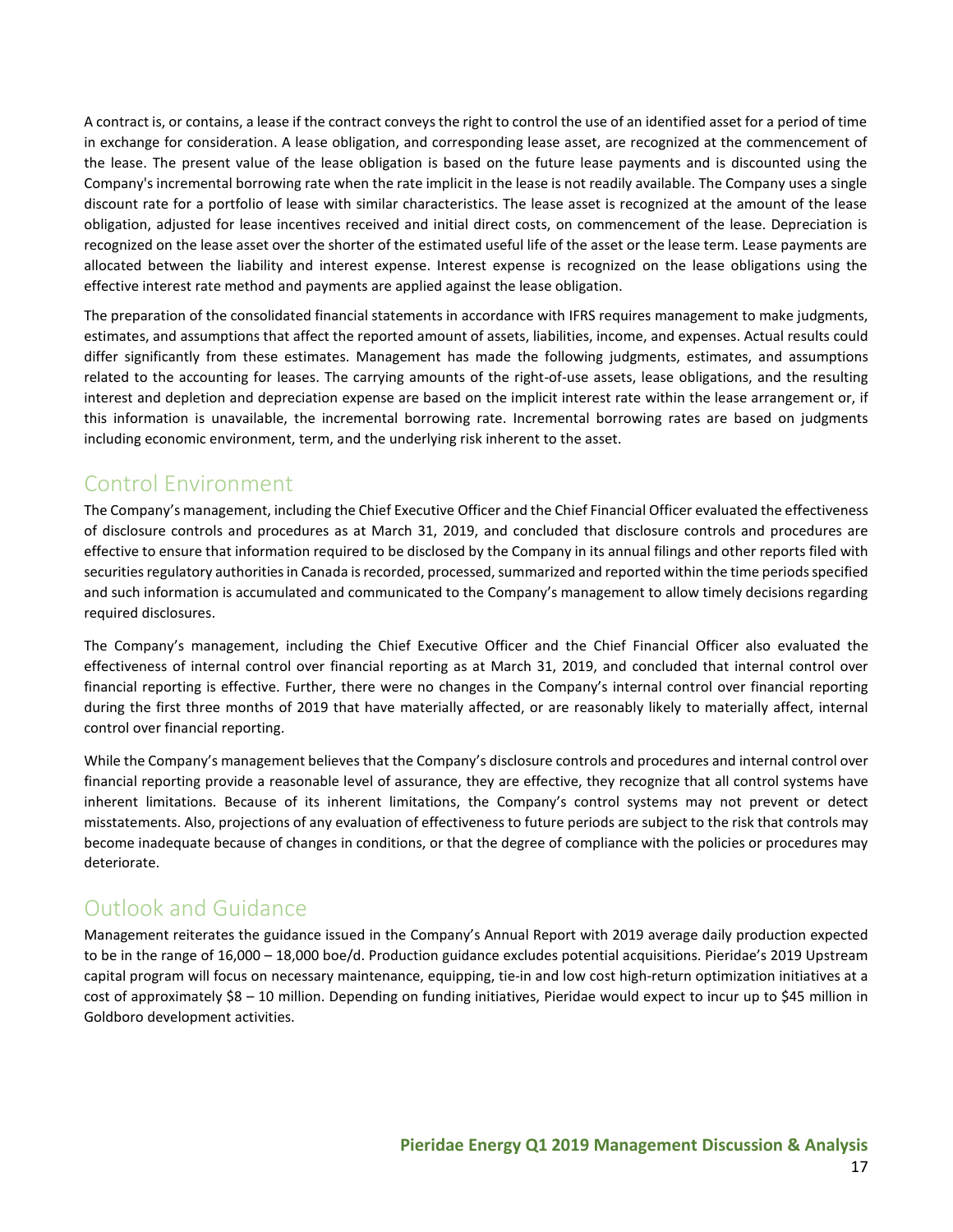## <span id="page-18-0"></span>Non-IFRS Measures

## <span id="page-18-1"></span>Net Operating Expense and Operating Netback

With the new operational activities undertaken with the Ikkuma acquisition, Management has identified certain industry benchmarks such as operating netback and net operating expense as derived from the netback to analyze financial and operating performance. These benchmarks, as presented, do not have any standardized meanings prescribed by IFRS and therefore may not be comparable with the calculation of similar measures for other entities. Operating netback equals petroleum and natural gas revenue including realized gains and losses on commodity risk management contracts less royalties, net operating expenses and transportation expenses calculated on a boe basis. Management considers operating netback an important measure to evaluate the Company's operational performance as it demonstrates Pieridae's field level profitability relative to current commodity prices. Net operating expense is a non-IFRS measure calculated as operating expenses less other income. Other income includes gas processing income earned from fees charged to third parties at facilities where Pieridae has an ownership interest.

## <span id="page-18-2"></span>Net Operating Expenses

| Upstream segment       |         | For the three months ended |                |  |                |
|------------------------|---------|----------------------------|----------------|--|----------------|
|                        | (5000s) |                            | March 31, 2019 |  | March 31, 2018 |
| Operating expenses     |         |                            | 16,194         |  |                |
| Other income           |         |                            | (1,268)        |  |                |
| Net operating expenses |         |                            | 14,926         |  |                |
| Per boe                |         |                            | 9.62           |  |                |

## <span id="page-18-3"></span>Operating Income & Operating Netbacks

#### Operating Income

| Upstream segment                           |         | For the three months ended |                |  |                |
|--------------------------------------------|---------|----------------------------|----------------|--|----------------|
|                                            | (5000s) |                            | March 31, 2019 |  | March 31, 2018 |
| Revenue (net of royalties)                 |         |                            | 22,370         |  |                |
| Realized loss on risk management contracts |         |                            | (656)          |  |                |
| Net operating expenses                     |         |                            | (14, 926)      |  |                |
| Transportation expenses                    |         |                            | (1,629)        |  |                |
| Operating income                           |         |                            | 5,159          |  |                |

### Operating Netback

|                                            | For the three months ended |  |                |  |  |
|--------------------------------------------|----------------------------|--|----------------|--|--|
| (Per boe)                                  | March 31, 2019             |  | March 31, 2018 |  |  |
| Revenue                                    | 15.01                      |  |                |  |  |
| Realized loss on risk management contracts | (0.43)                     |  |                |  |  |
| Royalties                                  | (0.59)                     |  |                |  |  |
| Net operating expenses                     | (9.62)                     |  |                |  |  |
| Transportation expenses                    | (1.05)                     |  |                |  |  |
| Operating netbacks                         | 3.32                       |  |                |  |  |

## <span id="page-18-4"></span>Project investment

Project investment represent total capital expenditures included in the financial statements plus Goldboro spending (defined below). This information is important as it shows Pieridae's total spending on key long-term initiatives.